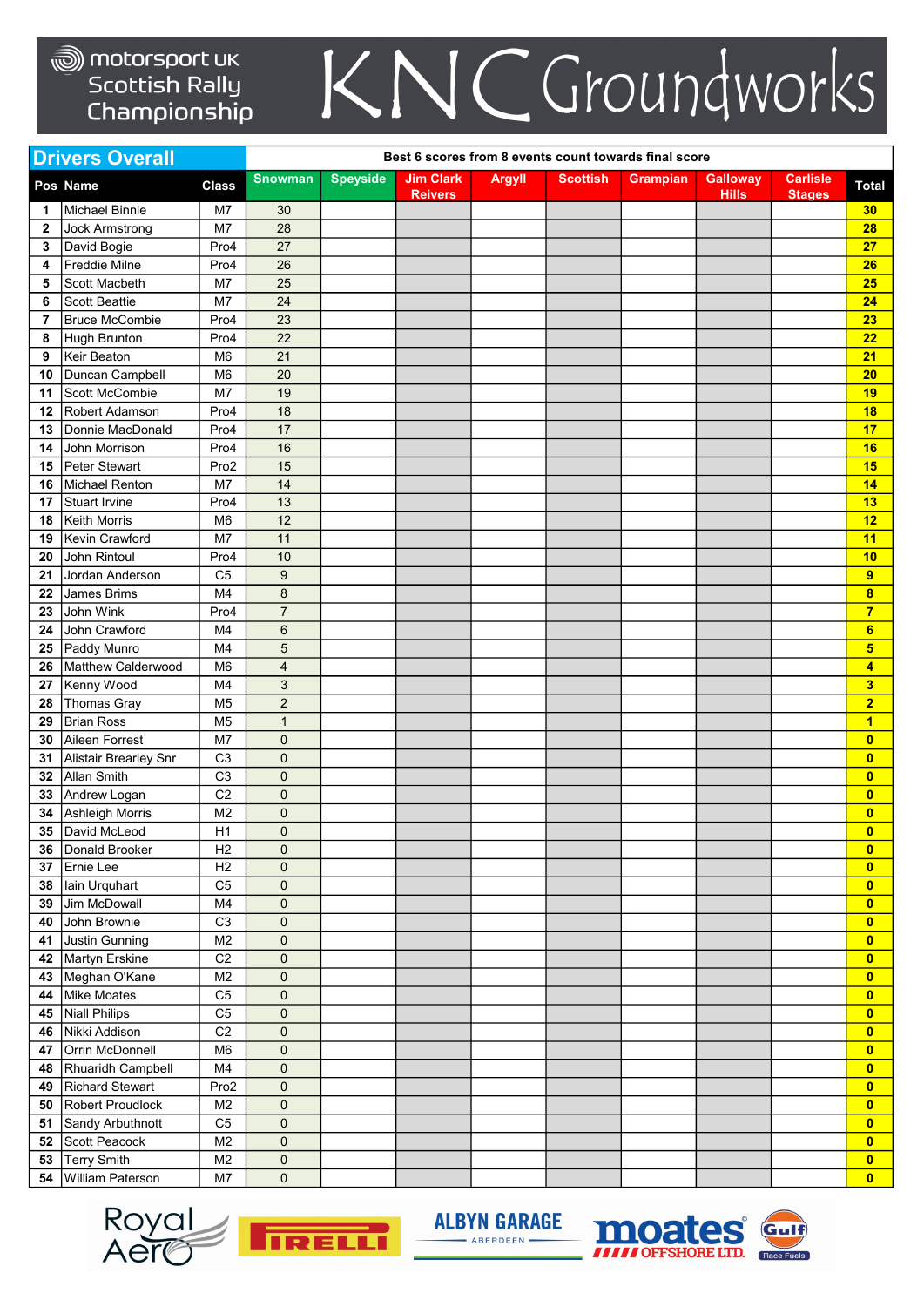| 55 | Alan Carmichael      | Pro4             | rtd |  |  |  | $\overline{\mathbf{0}}$ |
|----|----------------------|------------------|-----|--|--|--|-------------------------|
| 56 | Alistair Dalgliesh   | M7               | rtd |  |  |  | $\overline{\mathbf{0}}$ |
| 57 | Angus Lawrie         | M7               | rtd |  |  |  | $\mathbf{0}$            |
| 58 | <b>Cameron Black</b> | C <sub>5</sub>   | rtd |  |  |  | $\overline{\mathbf{0}}$ |
| 59 | Darren MacDonald     | C <sub>5</sub>   | rtd |  |  |  | $\overline{\mathbf{0}}$ |
| 60 | David Wilson         | M <sub>5</sub>   | rtd |  |  |  | $\mathbf{0}$            |
| 61 | lan Forgan           | Pro4             | rtd |  |  |  | $\mathbf{0}$            |
| 62 | James Campbell       | M <sub>2</sub>   | rtd |  |  |  | $\mathbf{0}$            |
| 63 | James Roberston      | H <sub>2</sub>   | rtd |  |  |  | $\mathbf{0}$            |
| 64 | Jan Budge            | M <sub>6</sub>   | rtd |  |  |  | $\mathbf{0}$            |
| 65 | Keith Riddick        | M <sub>2</sub>   | rtd |  |  |  | $\overline{0}$          |
| 66 | Mark McCulloch       | M <sub>7</sub>   | rtd |  |  |  | $\overline{0}$          |
| 67 | <b>Mike Grant</b>    | C <sub>5</sub>   | rtd |  |  |  | $\mathbf{0}$            |
| 68 | Peter Beaton         | M <sub>2</sub>   | rtd |  |  |  | $\overline{\mathbf{0}}$ |
| 69 | Robert Tonge         | C <sub>1</sub>   | rtd |  |  |  | $\mathbf{0}$            |
| 70 | Ross Macdonald       | M <sub>6</sub>   | rtd |  |  |  | $\overline{0}$          |
| 71 | Sandy Fairburn       | M <sub>6</sub>   | rtd |  |  |  | $\overline{0}$          |
| 72 | <b>Scott Mutch</b>   | C <sub>5</sub>   | rtd |  |  |  | $\overline{0}$          |
| 73 | Steven Wood          | M4               | rtd |  |  |  | $\overline{\mathbf{0}}$ |
| 74 | Bryan Gourlay        | C <sub>2</sub>   | dns |  |  |  | $\mathbf{0}$            |
| 75 | <b>Carl Tuer</b>     | Pro <sub>2</sub> | dns |  |  |  | $\overline{\mathbf{0}}$ |
| 76 | Craig McIvor         | C <sub>3</sub>   | dns |  |  |  | $\overline{\mathbf{0}}$ |
| 77 | <b>Craig Smith</b>   | C <sub>3</sub>   | dns |  |  |  | $\mathbf{0}$            |
| 78 | John Jack            | C <sub>5</sub>   | dns |  |  |  | $\mathbf{0}$            |
| 79 | <b>Paul Glass</b>    | C <sub>2</sub>   | dns |  |  |  | $\mathbf{0}$            |
| 80 | Steven Smith         | H1               | dns |  |  |  | $\overline{\mathbf{0}}$ |





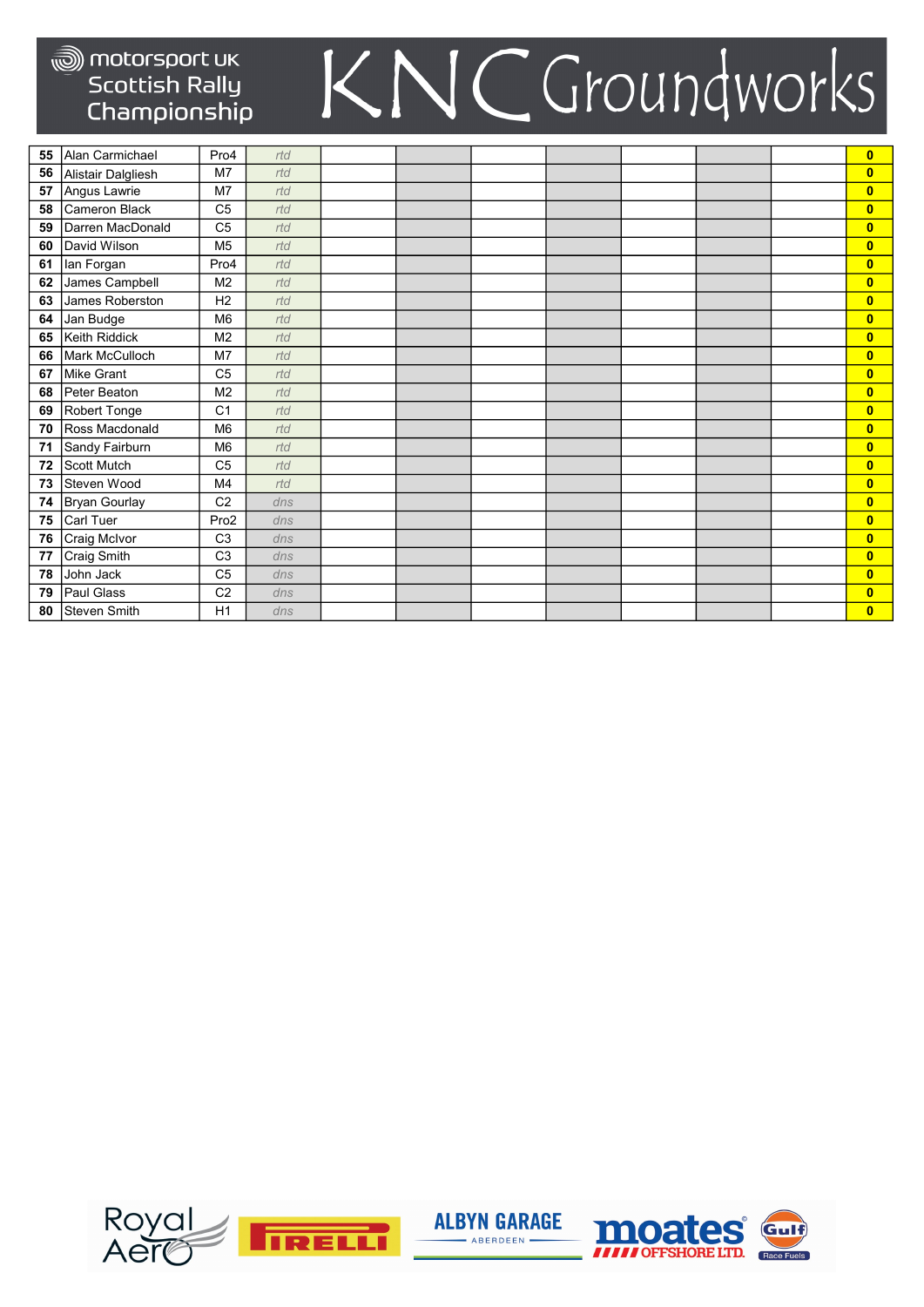## KNCGroundworks

|    | <b>Co-Drivers Overall</b> |                |                         |                 | Best 6 scores from 8 events count towards final score |               |                 |                 |                                 |                                  |                         |
|----|---------------------------|----------------|-------------------------|-----------------|-------------------------------------------------------|---------------|-----------------|-----------------|---------------------------------|----------------------------------|-------------------------|
|    | Pos Name                  | <b>Class</b>   | <b>Snowman</b>          | <b>Speyside</b> | <b>Jim Clark</b><br><b>Reivers</b>                    | <b>Argyll</b> | <b>Scottish</b> | <b>Grampian</b> | <b>Galloway</b><br><b>Hills</b> | <b>Carlisle</b><br><b>Stages</b> | <b>Total</b>            |
| 1  | Claire Mole               | M7             | 30                      |                 |                                                       |               |                 |                 |                                 |                                  | 30                      |
| 2  | <b>Cameron Fair</b>       | M7             | 28                      |                 |                                                       |               |                 |                 |                                 |                                  | 28                      |
| 3  | Kevin Rae                 | Pro4           | 27                      |                 |                                                       |               |                 |                 |                                 |                                  | 27                      |
| 4  | Patrick Walsh             | Pro4           | 26                      |                 |                                                       |               |                 |                 |                                 |                                  | 26                      |
| 5  | Paula Swinscoe            | M7             | 25                      |                 |                                                       |               |                 |                 |                                 |                                  | 25                      |
| 6  | <b>Michael Coutts</b>     | Pro4           | 24                      |                 |                                                       |               |                 |                 |                                 |                                  | 24                      |
| 7  | <b>Drew Sturrock</b>      | Pro4           | 23                      |                 |                                                       |               |                 |                 |                                 |                                  | 23                      |
| 8  | lain Thorburn             | M <sub>6</sub> | 22                      |                 |                                                       |               |                 |                 |                                 |                                  | 22                      |
| 9  | Michael Cruickshank       | M <sub>6</sub> | 21                      |                 |                                                       |               |                 |                 |                                 |                                  | 21                      |
| 10 | Charley Sayer-Payne       | M7             | 20                      |                 |                                                       |               |                 |                 |                                 |                                  | 20                      |
| 11 | Andrew Falconer           | Pro4           | 19                      |                 |                                                       |               |                 |                 |                                 |                                  | 19                      |
| 12 | Peter Carstairs           | Pro4           | 18                      |                 |                                                       |               |                 |                 |                                 |                                  | 18                      |
| 13 | Harry Marchbank           | Pro2           | 17                      |                 |                                                       |               |                 |                 |                                 |                                  | 17                      |
| 14 | John Shepheard            | M7             | 16                      |                 |                                                       |               |                 |                 |                                 |                                  | 16                      |
| 15 | Marc Irvine               | Pro4           | 15                      |                 |                                                       |               |                 |                 |                                 |                                  | 15                      |
| 16 | <b>Terry Mallin</b>       | M7             | 14                      |                 |                                                       |               |                 |                 |                                 |                                  | 14                      |
| 17 | Andrew Stevenson          | M7             | 13                      |                 |                                                       |               |                 |                 |                                 |                                  | 13                      |
| 18 | Laura Connell             | Pro4           | 12                      |                 |                                                       |               |                 |                 |                                 |                                  | 12                      |
| 19 | Clare MacKenzie           | C <sub>5</sub> | 11                      |                 |                                                       |               |                 |                 |                                 |                                  | 11                      |
| 20 | lain MacDonald            | M <sub>4</sub> | 10                      |                 |                                                       |               |                 |                 |                                 |                                  | 10                      |
| 21 | <b>Neil Shanks</b>        | Pro4           | 9                       |                 |                                                       |               |                 |                 |                                 |                                  | 9                       |
| 22 | David O'Brien             | M4             | 8                       |                 |                                                       |               |                 |                 |                                 |                                  | 8                       |
| 23 | <b>Gary McDonald</b>      | C <sub>5</sub> | $\overline{7}$          |                 |                                                       |               |                 |                 |                                 |                                  | $\overline{7}$          |
| 24 | Michael MacKenzie         | C <sub>5</sub> | 6                       |                 |                                                       |               |                 |                 |                                 |                                  | $6\phantom{a}$          |
| 25 | Shaina Archibald          | M4             | 5                       |                 |                                                       |               |                 |                 |                                 |                                  | 5                       |
| 26 | Gordon Ritchie            | C <sub>3</sub> | $\overline{\mathbf{4}}$ |                 |                                                       |               |                 |                 |                                 |                                  | 4                       |
| 27 | Gerry Bryden              | C <sub>3</sub> | 3                       |                 |                                                       |               |                 |                 |                                 |                                  | $\overline{\mathbf{3}}$ |
| 28 | Patricia Lee              | H2             | $\overline{2}$          |                 |                                                       |               |                 |                 |                                 |                                  | $\overline{2}$          |
| 29 | Carin Tait-Logan          | Pro2           | $\mathbf{1}$            |                 |                                                       |               |                 |                 |                                 |                                  | $\blacksquare$          |
| 30 | Charles MacKenzie         | C <sub>3</sub> | 0                       |                 |                                                       |               |                 |                 |                                 |                                  | $\overline{\mathbf{0}}$ |
| 31 | Craig Wallace             | M <sub>2</sub> | 0                       |                 |                                                       |               |                 |                 |                                 |                                  | $\overline{\mathbf{0}}$ |
| 32 | Eoghan Anderson           | M <sub>6</sub> | 0                       |                 |                                                       |               |                 |                 |                                 |                                  | $\overline{\mathbf{0}}$ |
| 33 | Jamie Mactavish           | M <sub>5</sub> | 0                       |                 |                                                       |               |                 |                 |                                 |                                  | $\overline{\mathbf{0}}$ |
| 34 | John Forrest              | M7             | 0                       |                 |                                                       |               |                 |                 |                                 |                                  | $\overline{\mathbf{0}}$ |
| 35 | John O'Kane               | M2             | 0                       |                 |                                                       |               |                 |                 |                                 |                                  | $\overline{0}$          |
|    | 36 Kenny Foggo            | M <sub>2</sub> | 0                       |                 |                                                       |               |                 |                 |                                 |                                  | $\mathbf{0}$            |
| 37 | Kieran Hyslop             | C <sub>2</sub> | 0                       |                 |                                                       |               |                 |                 |                                 |                                  | $\overline{\mathbf{0}}$ |
|    | 38 Martin Haggett         | M <sub>2</sub> | 0                       |                 |                                                       |               |                 |                 |                                 |                                  | $\overline{\mathbf{0}}$ |
| 39 | Michael Moates            | C <sub>5</sub> | $\pmb{0}$               |                 |                                                       |               |                 |                 |                                 |                                  | $\overline{\mathbf{0}}$ |
| 40 | Rachel Matheson           | C <sub>2</sub> | $\mathbf 0$             |                 |                                                       |               |                 |                 |                                 |                                  | $\overline{\mathbf{0}}$ |
| 41 | Tom Hynd                  | M7             | $\mathbf 0$             |                 |                                                       |               |                 |                 |                                 |                                  | $\overline{\mathbf{0}}$ |
|    | 42 Bruce Chonka Lindsay   | M <sub>6</sub> | rtd                     |                 |                                                       |               |                 |                 |                                 |                                  | $\overline{\mathbf{0}}$ |
| 43 | Callum Atkinson           | M <sub>5</sub> | rtd                     |                 |                                                       |               |                 |                 |                                 |                                  | $\overline{\mathbf{0}}$ |
| 44 | <b>Chris Lees</b>         | Pro4           | rtd                     |                 |                                                       |               |                 |                 |                                 |                                  | $\overline{\mathbf{0}}$ |
| 45 | David Dalgleish           | M7             | rtd                     |                 |                                                       |               |                 |                 |                                 |                                  | $\overline{0}$          |
| 46 | Dean Ross                 | M <sub>2</sub> | rtd                     |                 |                                                       |               |                 |                 |                                 |                                  | $\overline{\mathbf{0}}$ |
| 47 | Graham Kelman             | C <sub>5</sub> | rtd                     |                 |                                                       |               |                 |                 |                                 |                                  | $\overline{\mathbf{0}}$ |
| 48 | Greg MacDonald            | C <sub>5</sub> | rtd                     |                 |                                                       |               |                 |                 |                                 |                                  | $\overline{\mathbf{0}}$ |
| 49 | lan Murray                | M <sub>6</sub> | rtd                     |                 |                                                       |               |                 |                 |                                 |                                  | $\overline{\mathbf{0}}$ |
| 50 | John Jack                 | C <sub>5</sub> | rtd                     |                 |                                                       |               |                 |                 |                                 |                                  | $\overline{\mathbf{0}}$ |
| 51 | Mairi Riddick             | M <sub>2</sub> | rtd                     |                 |                                                       |               |                 |                 |                                 |                                  | $\overline{\mathbf{0}}$ |
|    | 52 Mary Wood              | M4             | rtd                     |                 |                                                       |               |                 |                 |                                 |                                  | $\overline{\mathbf{0}}$ |
| 53 | Michael Hendry            | M7             | rtd                     |                 |                                                       |               |                 |                 |                                 |                                  | $\overline{\mathbf{0}}$ |
| 54 | Paul Gribben              | M7             | rtd                     |                 |                                                       |               |                 |                 |                                 |                                  | $\overline{0}$          |





**ALBYN GARAGE** - ABERDEEN .

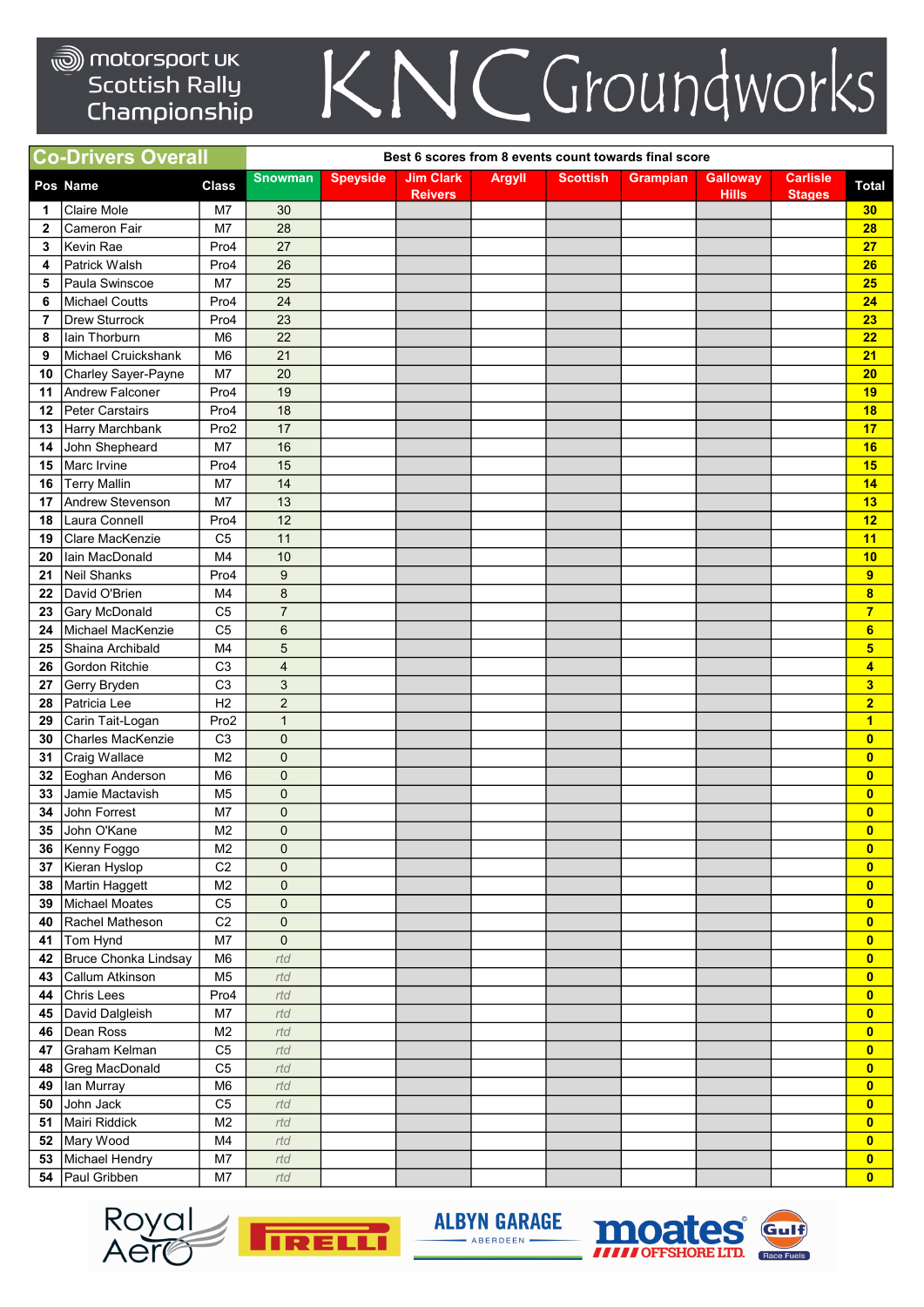| 55 Ricky Finlayson      | M <sub>2</sub>   | rtd |  |  |  |  |
|-------------------------|------------------|-----|--|--|--|--|
| 56 Niall Philips        | C <sub>5</sub>   | dns |  |  |  |  |
| 57 Rob Tuer             | Pro <sub>2</sub> | dns |  |  |  |  |
| 58 Ross Hynd            | Pro4             | dns |  |  |  |  |
| 59 Roy Campbell         | H <sub>2</sub>   | dns |  |  |  |  |
| <b>60</b> Scott Gourlay | C <sub>2</sub>   | dns |  |  |  |  |

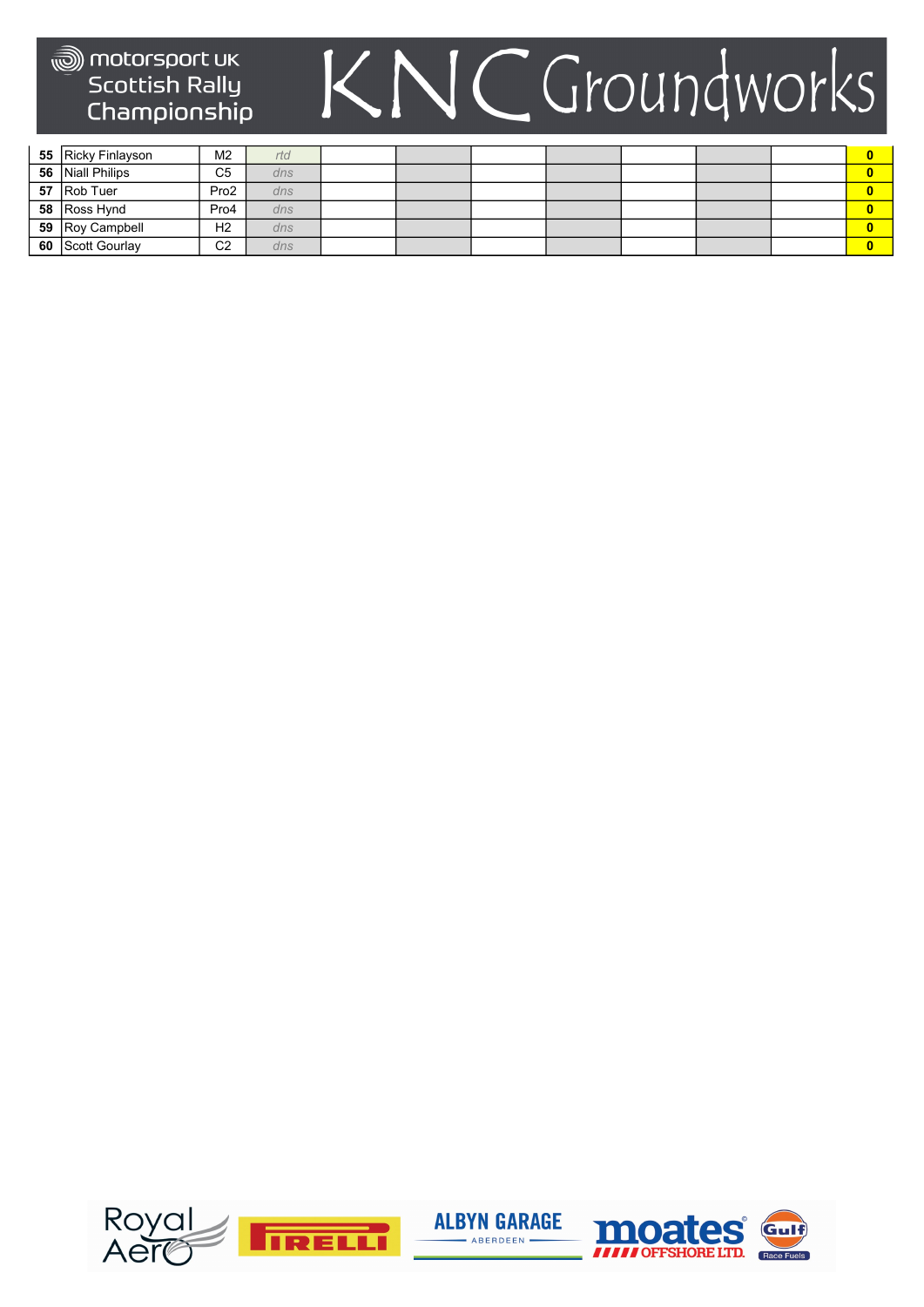# KNCGroundworks

|                                                                                                                                                                   | Refer to Section 81 of Scottish Rally Championship Regulations for full eligibilty criteria in the SRC Clubman Category |                                                                                                    |  |  |  |  |    |              |  |              |   |                    |                                  |  |  |  |  |  |
|-------------------------------------------------------------------------------------------------------------------------------------------------------------------|-------------------------------------------------------------------------------------------------------------------------|----------------------------------------------------------------------------------------------------|--|--|--|--|----|--------------|--|--------------|---|--------------------|----------------------------------|--|--|--|--|--|
|                                                                                                                                                                   | CLASS $C1$ - 2wd cars up to 1450cc                                                                                      |                                                                                                    |  |  |  |  |    |              |  |              |   |                    |                                  |  |  |  |  |  |
| <b>Galloway</b><br><b>Jim Clark</b><br><b>Grampian</b><br><b>Scottish</b><br><b>Snowman</b><br><b>Speyside</b><br><b>Argyll</b><br><b>Hills</b><br><b>Reivers</b> |                                                                                                                         |                                                                                                    |  |  |  |  |    |              |  |              |   |                    | <b>Carlisle</b><br><b>Stages</b> |  |  |  |  |  |
|                                                                                                                                                                   | Pos Name                                                                                                                | <b>Bonus</b><br><b>Bonus</b><br><b>Bonus</b><br>5<br>כ ו<br>3<br><b>Bonus</b><br>4<br><b>Bonus</b> |  |  |  |  | -6 | <b>Bonus</b> |  | <b>Bonus</b> | 8 | <b>Bonus Total</b> |                                  |  |  |  |  |  |
| <b>DRIVERS</b>                                                                                                                                                    |                                                                                                                         |                                                                                                    |  |  |  |  |    |              |  |              |   |                    |                                  |  |  |  |  |  |
|                                                                                                                                                                   | Robert Tonge                                                                                                            | rtd                                                                                                |  |  |  |  |    |              |  |              |   |                    |                                  |  |  |  |  |  |
|                                                                                                                                                                   | <b>CO-DRIVERS</b>                                                                                                       |                                                                                                    |  |  |  |  |    |              |  |              |   |                    |                                  |  |  |  |  |  |
|                                                                                                                                                                   |                                                                                                                         |                                                                                                    |  |  |  |  |    |              |  |              |   |                    |                                  |  |  |  |  |  |

|   | <b>CLASS C2</b> - 2WD Cars - 1451-1650 cc |    |              |   |                 |    |                                    |   |               |   |                 |    |                 |                          |                                 |   |                                  |                 |
|---|-------------------------------------------|----|--------------|---|-----------------|----|------------------------------------|---|---------------|---|-----------------|----|-----------------|--------------------------|---------------------------------|---|----------------------------------|-----------------|
|   |                                           |    | Snowman      |   | <b>Speyside</b> |    | <b>Jim Clark</b><br><b>Reivers</b> |   | <b>Argyll</b> |   | <b>Scottish</b> |    | <b>Grampian</b> |                          | <b>Galloway</b><br><b>Hills</b> |   | <b>Carlisle</b><br><b>Stages</b> |                 |
|   | Pos Name                                  | и  | <b>Bonus</b> | A | <b>Bonus</b>    | -3 | <b>Bonus</b>                       | 4 | <b>Bonus</b>  | 5 | <b>Bonus</b>    | -6 | <b>Bonus</b>    | $\overline{\phantom{a}}$ | <b>Bonus</b>                    | 8 | <b>Bonus Total</b>               |                 |
|   | <b>DRIVERS</b>                            |    |              |   |                 |    |                                    |   |               |   |                 |    |                 |                          |                                 |   |                                  |                 |
|   | <b>Martyn Erskine</b>                     | 12 |              |   |                 |    |                                    |   |               |   |                 |    |                 |                          |                                 |   |                                  | 13              |
| 2 | Andrew Logan                              | 10 |              |   |                 |    |                                    |   |               |   |                 |    |                 |                          |                                 |   |                                  | 11              |
| 3 | Nikki Addison                             | 9  |              |   |                 |    |                                    |   |               |   |                 |    |                 |                          |                                 |   |                                  | 10 <sub>1</sub> |
|   | <b>CO-DRIVERS</b>                         |    |              |   |                 |    |                                    |   |               |   |                 |    |                 |                          |                                 |   |                                  |                 |
|   | Kieran Hyslop                             | 12 |              |   |                 |    |                                    |   |               |   |                 |    |                 |                          |                                 |   |                                  | 13              |
| 2 | Rachel Matheson                           | 10 |              |   |                 |    |                                    |   |               |   |                 |    |                 |                          |                                 |   |                                  | 11              |

#### $C1$   $\triangle$   $S$   $\triangle$   $S$   $\triangle$   $2$   $\triangle$   $2$   $\triangle$   $2$   $\triangle$   $2$   $\triangle$   $2$   $\triangle$   $2$   $\triangle$   $2$   $\triangle$   $2$   $\triangle$   $2$   $\triangle$   $2$   $\triangle$   $2$   $\triangle$   $2$   $\triangle$   $2$   $\triangle$   $2$   $\triangle$   $2$   $\triangle$   $2$   $\triangle$   $2$   $\triangle$   $2$   $\triangle$   $2$   $\triangle$   $2$   $\triangle$   $2$   $\triangle$   $2$

|              | <b>POLACO OU -</b> ZWD Cals - 100 i-2000 CC |    |                |                           |              |   |                                    |   |               |   |                 |    |                 |   |                                 |     |                                  |    |
|--------------|---------------------------------------------|----|----------------|---------------------------|--------------|---|------------------------------------|---|---------------|---|-----------------|----|-----------------|---|---------------------------------|-----|----------------------------------|----|
|              |                                             |    | <b>Snowman</b> |                           | Speyside     |   | <b>Jim Clark</b><br><b>Reivers</b> |   | <b>Argyll</b> |   | <b>Scottish</b> |    | <b>Grampian</b> |   | <b>Galloway</b><br><b>Hills</b> |     | <b>Carlisle</b><br><b>Stages</b> |    |
|              | Pos Name                                    |    | <b>Bonus</b>   | $\mathbf{2}^{\mathsf{I}}$ | <b>Bonus</b> | 3 | <b>Bonus</b>                       | 4 | <b>Bonus</b>  | 5 | <b>Bonus</b>    | -6 | <b>Bonus</b>    | 7 | <b>Bonus</b>                    | Ι8, | <b>Bonus Total</b>               |    |
|              | <b>DRIVERS</b>                              |    |                |                           |              |   |                                    |   |               |   |                 |    |                 |   |                                 |     |                                  |    |
|              | IAllan Smith                                | 12 |                |                           |              |   |                                    |   |               |   |                 |    |                 |   |                                 |     |                                  | 13 |
| 2            | John Brownie                                | 10 |                |                           |              |   |                                    |   |               |   |                 |    |                 |   |                                 |     |                                  | 11 |
| 3            | Alistair Brearley Snr                       | 9  |                |                           |              |   |                                    |   |               |   |                 |    |                 |   |                                 |     |                                  | 10 |
|              | <b>CO-DRIVERS</b>                           |    |                |                           |              |   |                                    |   |               |   |                 |    |                 |   |                                 |     |                                  |    |
|              | Gordon Ritchie                              | 12 |                |                           |              |   |                                    |   |               |   |                 |    |                 |   |                                 |     |                                  | 13 |
| $\mathbf{2}$ | Gerry Bryden                                | 10 |                |                           |              |   |                                    |   |               |   |                 |    |                 |   |                                 |     |                                  | 11 |
| 3            | Charles Mackenzie                           | 9  |                |                           |              |   |                                    |   |               |   |                 |    |                 |   |                                 |     |                                  | 10 |

|  | $CLASS C5$ - 4WD Cars |  |
|--|-----------------------|--|
|  |                       |  |

|                | <b>PLAUU VV</b> - 4WD Cars |                |                          |                |                 |   |                                    |                |               |                |                 |   |                 |                |                                 |   |                                  |                         |
|----------------|----------------------------|----------------|--------------------------|----------------|-----------------|---|------------------------------------|----------------|---------------|----------------|-----------------|---|-----------------|----------------|---------------------------------|---|----------------------------------|-------------------------|
|                |                            |                | <b>Snowman</b>           |                | <b>Speyside</b> |   | <b>Jim Clark</b><br><b>Reivers</b> |                | <b>Argyll</b> |                | <b>Scottish</b> |   | <b>Grampian</b> |                | <b>Galloway</b><br><b>Hills</b> |   | <b>Carlisle</b><br><b>Stages</b> |                         |
|                | Pos Name                   |                | <b>Bonus</b>             | $\overline{2}$ | <b>Bonus</b>    | 3 | <b>Bonus</b>                       | $\overline{4}$ | <b>Bonus</b>  | 5 <sup>5</sup> | <b>Bonus</b>    | 6 | <b>Bonus</b>    | $\overline{7}$ | <b>Bonus</b>                    | 8 | <b>Bonus</b> Total               |                         |
|                | <b>DRIVERS</b>             |                |                          |                |                 |   |                                    |                |               |                |                 |   |                 |                |                                 |   |                                  |                         |
| 1              | Jordan Anderson            | 12             | $\overline{1}$           |                |                 |   |                                    |                |               |                |                 |   |                 |                |                                 |   |                                  | 13                      |
| $\overline{2}$ | Mike Moates                | 10             | $\overline{1}$           |                |                 |   |                                    |                |               |                |                 |   |                 |                |                                 |   |                                  | 11                      |
| 3              | Sandy Arbuthnott           | 9              | 1                        |                |                 |   |                                    |                |               |                |                 |   |                 |                |                                 |   |                                  | 10 <sub>1</sub>         |
| 4              | lain Urquhart              | 8              | $\overline{\phantom{a}}$ |                |                 |   |                                    |                |               |                |                 |   |                 |                |                                 |   |                                  | 9                       |
| 5              | Niall Philips              | $\overline{7}$ | $\overline{A}$           |                |                 |   |                                    |                |               |                |                 |   |                 |                |                                 |   |                                  | $\bf{8}$                |
| 6              | <b>Cameron Black</b>       | rtd            | 1                        |                |                 |   |                                    |                |               |                |                 |   |                 |                |                                 |   |                                  | $\overline{\mathbf{1}}$ |
| 7              | Darren McDonald            | rtd            | $\overline{1}$           |                |                 |   |                                    |                |               |                |                 |   |                 |                |                                 |   |                                  | $\overline{\mathbf{1}}$ |
| 8              | Mike Grant                 | rtd            | 1                        |                |                 |   |                                    |                |               |                |                 |   |                 |                |                                 |   |                                  | 1                       |
| 9              | Scott Mutch                | rtd            | $\overline{1}$           |                |                 |   |                                    |                |               |                |                 |   |                 |                |                                 |   |                                  | $\overline{\mathbf{1}}$ |
|                | <b>CO-DRIVERS</b>          |                |                          |                |                 |   |                                    |                |               |                |                 |   |                 |                |                                 |   |                                  |                         |
|                | <b>Clare Mackenzie</b>     | 12             | $\overline{\phantom{a}}$ |                |                 |   |                                    |                |               |                |                 |   |                 |                |                                 |   |                                  | 13                      |
| $\mathbf{2}$   | <b>Gary McDonald</b>       | 10             | $\overline{1}$           |                |                 |   |                                    |                |               |                |                 |   |                 |                |                                 |   |                                  | 11                      |
| 3              | Michael Mackenzie          | 9              | $\mathbf{1}$             |                |                 |   |                                    |                |               |                |                 |   |                 |                |                                 |   |                                  | 10                      |
| 4              | Michael Moates             | 8              | 1                        |                |                 |   |                                    |                |               |                |                 |   |                 |                |                                 |   |                                  | 9                       |
| 5              | Graham Kelman              | rtd            | $\overline{ }$           |                |                 |   |                                    |                |               |                |                 |   |                 |                |                                 |   |                                  | 1                       |
| 6              | John Jack                  | rtd            | $\overline{\phantom{a}}$ |                |                 |   |                                    |                |               |                |                 |   |                 |                |                                 |   |                                  | 1                       |







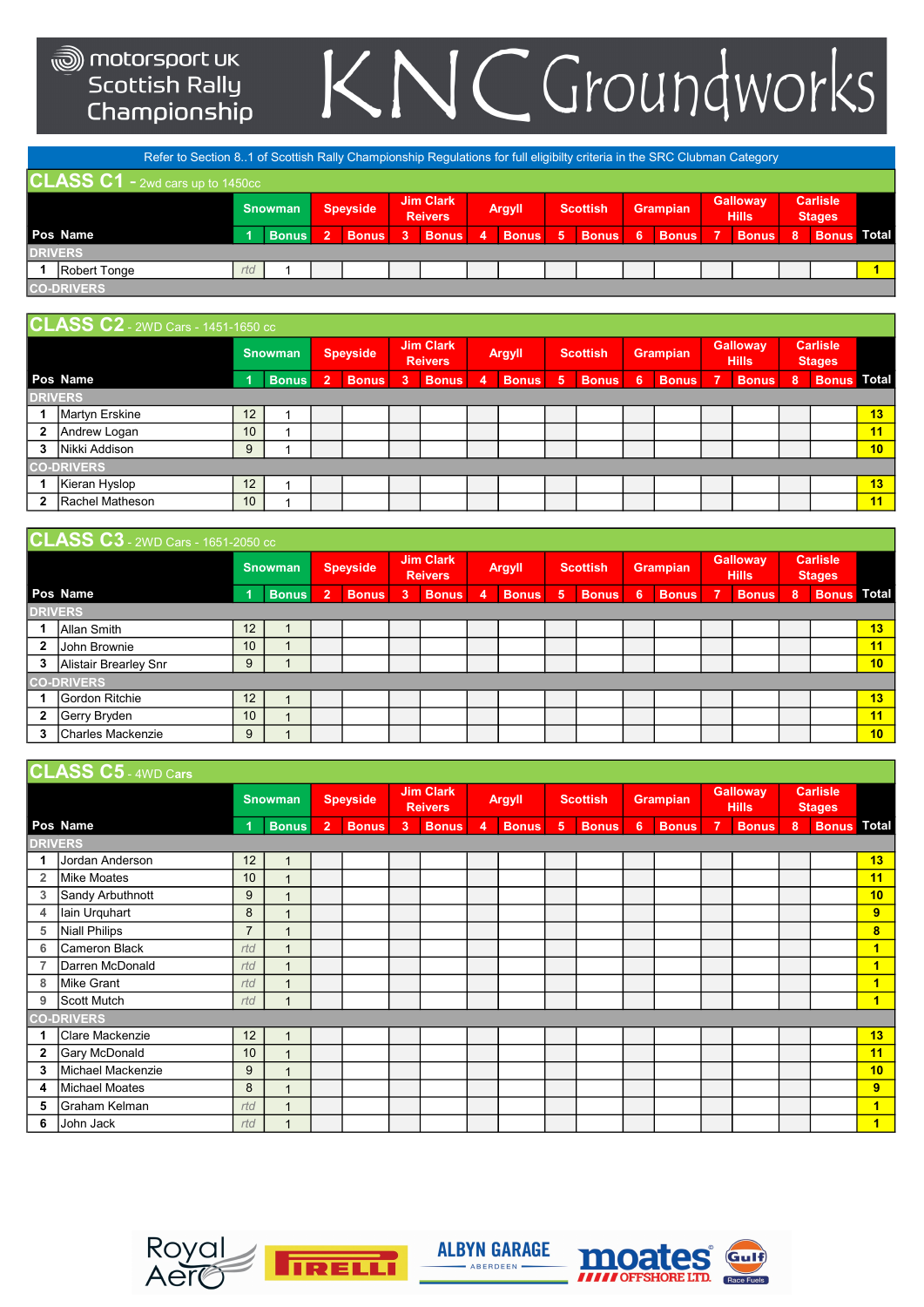### JCGroundworks K

Refer to Section 8.2 of Scottish Rally Championship Regulations for full eligibilty criteria in the SRC Modified Category

CLASS M2 - 2wd cars – 1451cc to 1650cc. Includes FIA homologated R2 car (naturally aspirated only) and non homologated Forced Induction car up to 1000c

|              |                    |                | <b>Snowman</b>           |                | <b>Speyside</b> |    | <b>Jim Clark</b><br><b>Reivers</b> |   | <b>Argyll</b> |   | <b>Scottish</b> |                | <b>Grampian</b> |   | <b>Galloway</b><br><b>Hills</b> |   | <b>Carlisle</b><br><b>Stages</b> |                         |
|--------------|--------------------|----------------|--------------------------|----------------|-----------------|----|------------------------------------|---|---------------|---|-----------------|----------------|-----------------|---|---------------------------------|---|----------------------------------|-------------------------|
|              | Pos Name           |                | <b>Bonus</b>             | $\overline{2}$ | <b>Bonus</b>    | -3 | <b>Bonus</b>                       | 4 | <b>Bonus</b>  | 5 | <b>Bonus</b>    | $\overline{6}$ | <b>Bonus</b>    | 7 | <b>Bonus</b>                    | 8 | <b>Bonus</b> Total               |                         |
|              | <b>DRIVERS</b>     |                |                          |                |                 |    |                                    |   |               |   |                 |                |                 |   |                                 |   |                                  |                         |
| 1            | Justin Gunning     | 12             | $\overline{1}$           |                |                 |    |                                    |   |               |   |                 |                |                 |   |                                 |   |                                  | 13                      |
| $\mathbf{2}$ | Robert Proudlock   | 10             | $\overline{1}$           |                |                 |    |                                    |   |               |   |                 |                |                 |   |                                 |   |                                  | 11                      |
| 3            | Ashleigh Morris    | 9              | $\overline{1}$           |                |                 |    |                                    |   |               |   |                 |                |                 |   |                                 |   |                                  | 10                      |
| 4            | Scott Peacock      | 8              | 4                        |                |                 |    |                                    |   |               |   |                 |                |                 |   |                                 |   |                                  | 9                       |
| 5            | Meghan O'kane      | $\overline{7}$ |                          |                |                 |    |                                    |   |               |   |                 |                |                 |   |                                 |   |                                  | 8                       |
| 6            | <b>Terry Smith</b> | 6              | $\overline{\phantom{a}}$ |                |                 |    |                                    |   |               |   |                 |                |                 |   |                                 |   |                                  | 7                       |
| 7            | James Campbell     | rtd            | $\overline{ }$           |                |                 |    |                                    |   |               |   |                 |                |                 |   |                                 |   |                                  |                         |
| 8            | Keith Riddick      | rtd            | $\overline{1}$           |                |                 |    |                                    |   |               |   |                 |                |                 |   |                                 |   |                                  |                         |
| 9            | Peter Beaton       | rtd            | 1                        |                |                 |    |                                    |   |               |   |                 |                |                 |   |                                 |   |                                  | 1                       |
|              | <b>CO-DRIVERS</b>  |                |                          |                |                 |    |                                    |   |               |   |                 |                |                 |   |                                 |   |                                  |                         |
| 1            | Martin Haggett     | 12             | 1                        |                |                 |    |                                    |   |               |   |                 |                |                 |   |                                 |   |                                  | 13                      |
| $\mathbf{2}$ | Craig Wallace      | 10             | 1                        |                |                 |    |                                    |   |               |   |                 |                |                 |   |                                 |   |                                  | 11                      |
| 3            | John O'Kane        | 9              | $\overline{1}$           |                |                 |    |                                    |   |               |   |                 |                |                 |   |                                 |   |                                  | 10 <sub>1</sub>         |
| 4            | Kenny Foggo        | 8              | 1                        |                |                 |    |                                    |   |               |   |                 |                |                 |   |                                 |   |                                  | 9                       |
| 5            | Ricky Findlayson   | rtd            | $\overline{1}$           |                |                 |    |                                    |   |               |   |                 |                |                 |   |                                 |   |                                  | $\overline{\mathbf{1}}$ |
| 6            | Mairi Riddick      | rtd            | $\overline{A}$           |                |                 |    |                                    |   |               |   |                 |                |                 |   |                                 |   |                                  | 1                       |
|              | Dean Ross          | rtd            | 4                        |                |                 |    |                                    |   |               |   |                 |                |                 |   |                                 |   |                                  | 1                       |

|                | CLASS M4 - All Rwd cars - 1651cc to 2050cc |                |                |                |                 |   |                                    |   |               |   |                 |     |                 |                                 |   |                                  |                         |
|----------------|--------------------------------------------|----------------|----------------|----------------|-----------------|---|------------------------------------|---|---------------|---|-----------------|-----|-----------------|---------------------------------|---|----------------------------------|-------------------------|
|                |                                            |                | <b>Snowman</b> |                | <b>Speyside</b> |   | <b>Jim Clark</b><br><b>Reivers</b> |   | <b>Argyll</b> |   | <b>Scottish</b> |     | <b>Grampian</b> | <b>Galloway</b><br><b>Hills</b> |   | <b>Carlisle</b><br><b>Stages</b> |                         |
|                | Pos Name                                   |                | <b>Bonus</b>   | $\overline{2}$ | <b>Bonus</b>    | 3 | <b>Bonus</b>                       | 4 | <b>Bonus</b>  | 5 | <b>Bonus</b>    | - 6 | <b>Bonus</b>    | <b>Bonus</b>                    | 8 | <b>Bonus</b>                     | <b>Total</b>            |
| <b>DRIVERS</b> |                                            |                |                |                |                 |   |                                    |   |               |   |                 |     |                 |                                 |   |                                  |                         |
| 1              | James Brims                                | 12             |                |                |                 |   |                                    |   |               |   |                 |     |                 |                                 |   |                                  | 13                      |
| $\mathbf{2}$   | John Crawford                              | 10             |                |                |                 |   |                                    |   |               |   |                 |     |                 |                                 |   |                                  | 11                      |
| 3              | Paddy Munro                                | 9              |                |                |                 |   |                                    |   |               |   |                 |     |                 |                                 |   |                                  | 10                      |
| 4              | Kenny Wood                                 | 8              |                |                |                 |   |                                    |   |               |   |                 |     |                 |                                 |   |                                  | 9                       |
| 5              | Rhuaridh Campbell                          | $\overline{7}$ |                |                |                 |   |                                    |   |               |   |                 |     |                 |                                 |   |                                  | $\overline{\mathbf{8}}$ |
| 6              | Jim McDowall                               | 6              |                |                |                 |   |                                    |   |               |   |                 |     |                 |                                 |   |                                  | 7                       |
| 7              | Steven Wood                                | rtd            |                |                |                 |   |                                    |   |               |   |                 |     |                 |                                 |   |                                  | 1                       |
|                | <b>CO-DRIVERS</b>                          |                |                |                |                 |   |                                    |   |               |   |                 |     |                 |                                 |   |                                  |                         |
|                | Iain Macdonald                             | 12             |                |                |                 |   |                                    |   |               |   |                 |     |                 |                                 |   |                                  | 13                      |
| $\mathbf{2}$   | David O'Brien                              | 10             |                |                |                 |   |                                    |   |               |   |                 |     |                 |                                 |   |                                  | 11                      |
| 3              | Shaina Archibald                           | 9              |                |                |                 |   |                                    |   |               |   |                 |     |                 |                                 |   |                                  | 10                      |
| 4              | Mary Wood                                  | rtd            |                |                |                 |   |                                    |   |               |   |                 |     |                 |                                 |   |                                  | 1                       |

#### CLASS M5 - All 2wd cars over 205

|              | <b>U LIVE INTU</b> THE ZWY CARD OVER 200 TOO |                 |                |   |                 |    |                                    |   |               |   |                 |   |                 |   |                                 |   |                                  |    |
|--------------|----------------------------------------------|-----------------|----------------|---|-----------------|----|------------------------------------|---|---------------|---|-----------------|---|-----------------|---|---------------------------------|---|----------------------------------|----|
|              |                                              |                 | <b>Snowman</b> |   | <b>Speyside</b> |    | <b>Jim Clark</b><br><b>Reivers</b> |   | <b>Argyll</b> |   | <b>Scottish</b> |   | <b>Grampian</b> |   | <b>Galloway</b><br><b>Hills</b> |   | <b>Carlisle</b><br><b>Stages</b> |    |
|              | Pos Name                                     |                 | <b>Bonus</b>   | 2 | <b>Bonus</b>    | -3 | <b>Bonus</b>                       | 4 | <b>Bonus</b>  | 5 | <b>Bonus</b>    | 6 | <b>Bonus</b>    | 7 | <b>Bonus</b>                    | 8 | <b>Bonus</b> Total               |    |
|              | <b>DRIVERS</b>                               |                 |                |   |                 |    |                                    |   |               |   |                 |   |                 |   |                                 |   |                                  |    |
|              | <b>Thomas Gray</b>                           | 12 <sup>°</sup> |                |   |                 |    |                                    |   |               |   |                 |   |                 |   |                                 |   |                                  | 13 |
| 2            | IBrian Ross                                  | 10 <sup>°</sup> |                |   |                 |    |                                    |   |               |   |                 |   |                 |   |                                 |   |                                  | 11 |
|              | David Wilson                                 | rtd             |                |   |                 |    |                                    |   |               |   |                 |   |                 |   |                                 |   |                                  |    |
|              | <b>CO-DRIVERS</b>                            |                 |                |   |                 |    |                                    |   |               |   |                 |   |                 |   |                                 |   |                                  |    |
|              | Jamie Mactavish                              | 12              |                |   |                 |    |                                    |   |               |   |                 |   |                 |   |                                 |   |                                  | 13 |
| $\mathbf{2}$ | <b>Callum Atkinson</b>                       | rtd             |                |   |                 |    |                                    |   |               |   |                 |   |                 |   |                                 |   |                                  |    |







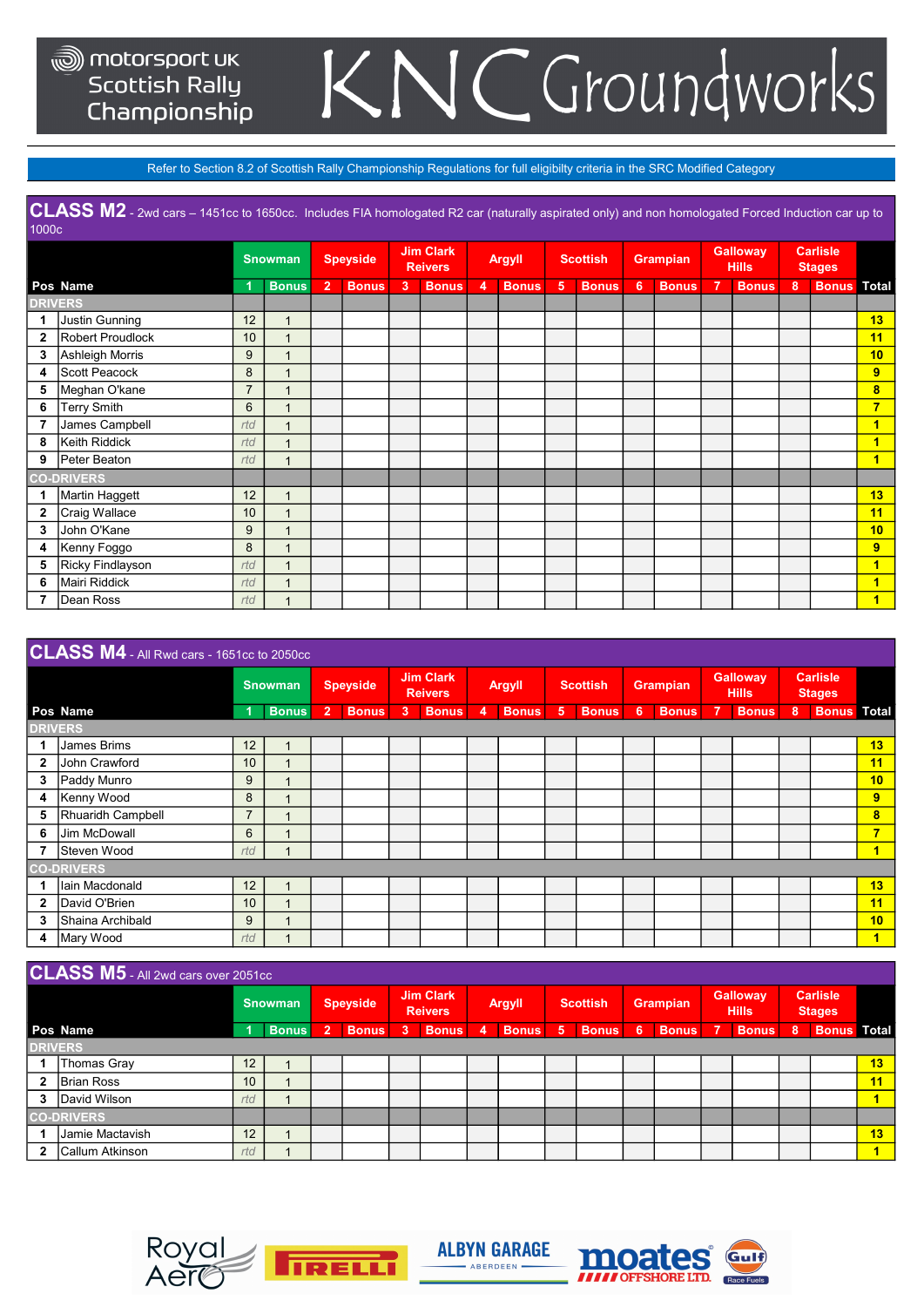### C Groundworks K

CLASS M6 - Any 4wd car not classified in class M7 or SRC Pro4, without a sequential gearbox (including previously FIA Homologated GpN 4WD cars). Includes any FIA homologated Rally 3 car.

|              |                      |     | <b>Snowman</b>          |                | <b>Speyside</b> |    | <b>Jim Clark</b><br><b>Reivers</b> |   | <b>Argyll</b> |                | Scottish     |   | <b>Grampian</b> |                | <b>Galloway</b><br><b>Hills</b> |   | <b>Carlisle</b><br><b>Stages</b> |                         |
|--------------|----------------------|-----|-------------------------|----------------|-----------------|----|------------------------------------|---|---------------|----------------|--------------|---|-----------------|----------------|---------------------------------|---|----------------------------------|-------------------------|
|              | Pos Name             |     | <b>Bonus</b>            | $\overline{2}$ | <b>Bonus</b>    | -3 | <b>Bonus</b>                       | 4 | <b>Bonus</b>  | 5 <sub>5</sub> | <b>Bonus</b> | 6 | <b>Bonus</b>    | $\overline{7}$ | <b>Bonus</b>                    | 8 | <b>Bonus</b> Total               |                         |
|              | <b>DRIVERS</b>       |     |                         |                |                 |    |                                    |   |               |                |              |   |                 |                |                                 |   |                                  |                         |
|              | Keir Beaton          | 12  | 1                       |                |                 |    |                                    |   |               |                |              |   |                 |                |                                 |   |                                  | 13                      |
| 2            | Duncan Campbell      | 10  | $\overline{1}$          |                |                 |    |                                    |   |               |                |              |   |                 |                |                                 |   |                                  | 11                      |
| 3            | Matthew Calderwood   | 9   | $\overline{ }$          |                |                 |    |                                    |   |               |                |              |   |                 |                |                                 |   |                                  | 10                      |
| 4            | Orrin McDonnell      | 8   | 1                       |                |                 |    |                                    |   |               |                |              |   |                 |                |                                 |   |                                  | 9                       |
| 5            | Jan Budge            | rtd | $\overline{\mathbf{A}}$ |                |                 |    |                                    |   |               |                |              |   |                 |                |                                 |   |                                  | 1                       |
| 6            | Ross Macdonald       | rtd | 1                       |                |                 |    |                                    |   |               |                |              |   |                 |                |                                 |   |                                  | 1                       |
|              | Sandy Fairbairn      | rtd | $\overline{ }$          |                |                 |    |                                    |   |               |                |              |   |                 |                |                                 |   |                                  | $\blacksquare$          |
|              | <b>CO-DRIVERS</b>    |     |                         |                |                 |    |                                    |   |               |                |              |   |                 |                |                                 |   |                                  |                         |
|              | lain Thorburn        | 12  | $\overline{1}$          |                |                 |    |                                    |   |               |                |              |   |                 |                |                                 |   |                                  | 13                      |
| $\mathbf{2}$ | Michael Cruickshank  | 10  | $\overline{A}$          |                |                 |    |                                    |   |               |                |              |   |                 |                |                                 |   |                                  | 11                      |
| 3            | Eoghan Anderson      | 9   | 1                       |                |                 |    |                                    |   |               |                |              |   |                 |                |                                 |   |                                  | 10                      |
| 4            | <b>Bruce Lindsay</b> | rtd | $\overline{ }$          |                |                 |    |                                    |   |               |                |              |   |                 |                |                                 |   |                                  | $\overline{\mathbf{1}}$ |
| 5            | Ian Murray           | rtd | 1                       |                |                 |    |                                    |   |               |                |              |   |                 |                |                                 |   |                                  | $\blacksquare$          |

CLASS M7 - Any 4wd cars homologated in the following classes, or previously homologated as such, providing these run as per their homologation papers; FIA Homologated: GpA 4wd cars; Super 2000 cars; R4 cars. All Metro 6R4's and any derivative therefrom. Any other 4wd car not classified in class Pro4 with a sequential gearbox.

|                |                       |                | <b>Snowman</b> |                | <b>Speyside</b> |       | <b>Jim Clark</b><br><b>Reivers</b> |                | <b>Argyll</b> |                | <b>Scottish</b> |   | <b>Grampian</b> |                | <b>Galloway</b><br><b>Hills</b> |                | <b>Carlisle</b><br><b>Stages</b> |                         |
|----------------|-----------------------|----------------|----------------|----------------|-----------------|-------|------------------------------------|----------------|---------------|----------------|-----------------|---|-----------------|----------------|---------------------------------|----------------|----------------------------------|-------------------------|
|                | Pos Name              | 1              | <b>Bonus</b>   | 2 <sup>1</sup> | <b>Bonus</b>    | $3 -$ | <b>Bonus</b>                       | $\overline{4}$ | <b>Bonus</b>  | 5 <sub>5</sub> | <b>Bonus</b>    | 6 | <b>Bonus</b>    | $\overline{7}$ | <b>Bonus</b>                    | 8 <sup>1</sup> | <b>Bonus</b>                     | <b>Total</b>            |
| <b>DRIVERS</b> |                       |                |                |                |                 |       |                                    |                |               |                |                 |   |                 |                |                                 |                |                                  |                         |
| 1              | Michael Binnie        | 12             | $\mathbf{1}$   |                |                 |       |                                    |                |               |                |                 |   |                 |                |                                 |                |                                  | 13                      |
| $\mathbf{2}$   | <b>Jock Armstrong</b> | 10             | $\mathbf{1}$   |                |                 |       |                                    |                |               |                |                 |   |                 |                |                                 |                |                                  | 11                      |
| 3              | Scott Macbeth         | 9              | $\mathbf{1}$   |                |                 |       |                                    |                |               |                |                 |   |                 |                |                                 |                |                                  | 10                      |
| 4              | Scott Beattie         | 8              | $\mathbf{1}$   |                |                 |       |                                    |                |               |                |                 |   |                 |                |                                 |                |                                  | 9                       |
| 5              | Scott McCombie        | $\overline{7}$ | $\mathbf{1}$   |                |                 |       |                                    |                |               |                |                 |   |                 |                |                                 |                |                                  | 8                       |
| 6              | Michael Renton        | $6\phantom{1}$ | 1              |                |                 |       |                                    |                |               |                |                 |   |                 |                |                                 |                |                                  | $\overline{7}$          |
| 7              | Keith Morris          | 5              | 1              |                |                 |       |                                    |                |               |                |                 |   |                 |                |                                 |                |                                  | $6\phantom{a}$          |
| 8              | Kevin Crawford        | $\overline{4}$ | 1              |                |                 |       |                                    |                |               |                |                 |   |                 |                |                                 |                |                                  | 5                       |
| 9              | Aileen Forrest        | 3              | 1              |                |                 |       |                                    |                |               |                |                 |   |                 |                |                                 |                |                                  | 4                       |
| 10             | William Paterson      | 2              | 1              |                |                 |       |                                    |                |               |                |                 |   |                 |                |                                 |                |                                  | 3                       |
| 11             | Alistair Dalgliesh    | rtd            | $\mathbf{1}$   |                |                 |       |                                    |                |               |                |                 |   |                 |                |                                 |                |                                  | $\overline{1}$          |
| 12             | Angus Lawrie          | rtd            | $\overline{1}$ |                |                 |       |                                    |                |               |                |                 |   |                 |                |                                 |                |                                  | $\overline{1}$          |
| 13             | Mark McCulloch        | rtd            | $\overline{1}$ |                |                 |       |                                    |                |               |                |                 |   |                 |                |                                 |                |                                  | $\overline{1}$          |
|                | <b>CO-DRIVERS</b>     |                |                |                |                 |       |                                    |                |               |                |                 |   |                 |                |                                 |                |                                  |                         |
| 1              | Claire Mole           | 12             | $\overline{1}$ |                |                 |       |                                    |                |               |                |                 |   |                 |                |                                 |                |                                  | 13                      |
| $\overline{2}$ | Cameron Fair          | 10             | $\overline{1}$ |                |                 |       |                                    |                |               |                |                 |   |                 |                |                                 |                |                                  | 11                      |
| 3              | Paula Swinscoe        | 9              | $\overline{1}$ |                |                 |       |                                    |                |               |                |                 |   |                 |                |                                 |                |                                  | 10                      |
| 4              | Charley Sayer-Payne   | 8              | $\overline{1}$ |                |                 |       |                                    |                |               |                |                 |   |                 |                |                                 |                |                                  | $\overline{9}$          |
| 5              | John Shepheard        | $\overline{7}$ | $\overline{1}$ |                |                 |       |                                    |                |               |                |                 |   |                 |                |                                 |                |                                  | 8                       |
| 6              | <b>Terry Mallin</b>   | $6\phantom{1}$ | $\overline{1}$ |                |                 |       |                                    |                |               |                |                 |   |                 |                |                                 |                |                                  | $\overline{7}$          |
| 7              | Andrew Stevenson      | 5              | $\overline{1}$ |                |                 |       |                                    |                |               |                |                 |   |                 |                |                                 |                |                                  | $6\phantom{a}$          |
| 8              | John Forrest          | $\overline{4}$ | $\overline{1}$ |                |                 |       |                                    |                |               |                |                 |   |                 |                |                                 |                |                                  | 5                       |
| 9              | Tom Hynd              | 3              | $\overline{1}$ |                |                 |       |                                    |                |               |                |                 |   |                 |                |                                 |                |                                  | 4                       |
| 10             | David Dalgliesh       | rtd            | $\overline{1}$ |                |                 |       |                                    |                |               |                |                 |   |                 |                |                                 |                |                                  | $\overline{\mathbf{1}}$ |
| 11             | Michael Hendry        | rtd            | $\overline{1}$ |                |                 |       |                                    |                |               |                |                 |   |                 |                |                                 |                |                                  | 1                       |
| 12             | Paul Gribben          | rtd            | $\mathbf{1}$   |                |                 |       |                                    |                |               |                |                 |   |                 |                |                                 |                |                                  | $\overline{\mathbf{1}}$ |





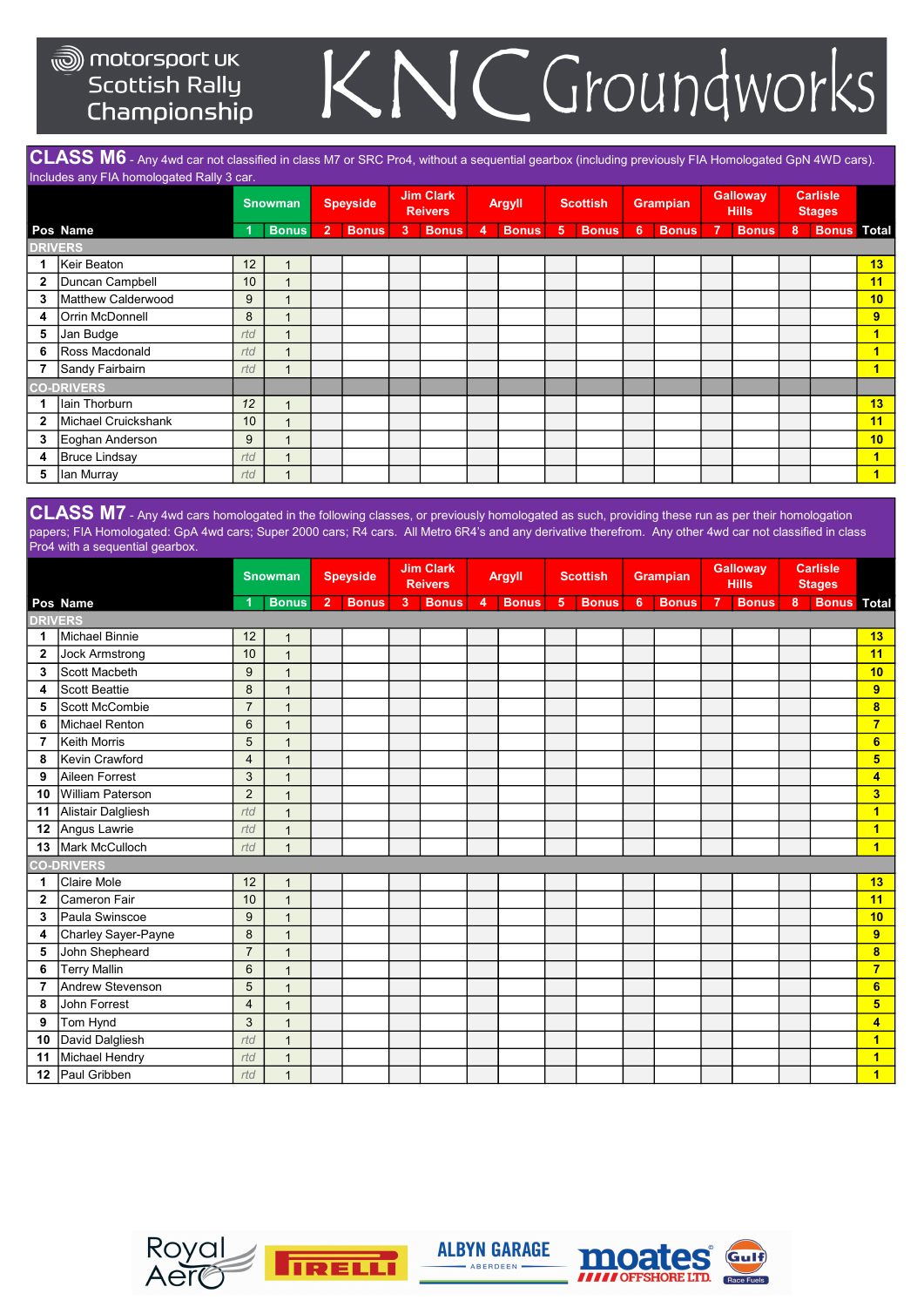## KNCGroundworks

|                                                                                                                                                                                                | Refer to Section 8.3 of Scottish Rally Championship Regulations for full eligibilty criteria in the SRC Historic Category                 |              |              |                |              |   |              |   |              |                |              |    |              |              |   |                    |                 |
|------------------------------------------------------------------------------------------------------------------------------------------------------------------------------------------------|-------------------------------------------------------------------------------------------------------------------------------------------|--------------|--------------|----------------|--------------|---|--------------|---|--------------|----------------|--------------|----|--------------|--------------|---|--------------------|-----------------|
|                                                                                                                                                                                                | $\sf CLASS$ $\sf H1$ - All Historic Category 1 & 2 cars / Category 3 cars with single cam engines / Category 4 cars up to 1600 cc $\cdot$ |              |              |                |              |   |              |   |              |                |              |    |              |              |   |                    |                 |
| <b>Carlisle</b><br><b>Jim Clark</b><br><b>Galloway</b><br><b>Grampian</b><br><b>Speyside</b><br>Argyll<br><b>Scottish</b><br><b>Snowman</b><br><b>Hills</b><br><b>Reivers</b><br><b>Stages</b> |                                                                                                                                           |              |              |                |              |   |              |   |              |                |              |    |              |              |   |                    |                 |
|                                                                                                                                                                                                | Pos Name                                                                                                                                  |              | <b>Bonus</b> | $\overline{2}$ | <b>Bonus</b> | 3 | <b>Bonus</b> | 4 | <b>Bonus</b> | 5 <sup>1</sup> | <b>Bonus</b> | -6 | <b>Bonus</b> | <b>Bonus</b> | 8 | <b>Bonus Total</b> |                 |
|                                                                                                                                                                                                | <b>DRIVERS</b>                                                                                                                            |              |              |                |              |   |              |   |              |                |              |    |              |              |   |                    |                 |
|                                                                                                                                                                                                | David Mcleod                                                                                                                              | $12^{\circ}$ |              |                |              |   |              |   |              |                |              |    |              |              |   |                    | 13 <sub>1</sub> |
|                                                                                                                                                                                                | <b>CO-DRIVERS</b>                                                                                                                         |              |              |                |              |   |              |   |              |                |              |    |              |              |   |                    |                 |

|              | $\overline{\textsf{CLASS H2}}$ - All Historic Category 3 cars with multicam engines / Category 4 cars over 1601 cc in compliance with R49.1.5 |     |                |                |                 |    |                                    |                         |               |   |                 |    |                 |   |                                 |   |                                  |                 |
|--------------|-----------------------------------------------------------------------------------------------------------------------------------------------|-----|----------------|----------------|-----------------|----|------------------------------------|-------------------------|---------------|---|-----------------|----|-----------------|---|---------------------------------|---|----------------------------------|-----------------|
|              |                                                                                                                                               |     | <b>Snowman</b> |                | <b>Speyside</b> |    | <b>Jim Clark</b><br><b>Reivers</b> |                         | <b>Argyll</b> |   | <b>Scottish</b> |    | <b>Grampian</b> |   | <b>Galloway</b><br><b>Hills</b> |   | <b>Carlisle</b><br><b>Stages</b> |                 |
|              | Pos Name                                                                                                                                      |     | <b>Bonus</b>   | $\overline{2}$ | <b>Bonus</b>    | -3 | <b>Bonus</b>                       | $\overline{\mathbf{4}}$ | <b>Bonus</b>  | 5 | <b>Bonus</b>    | -6 | <b>Bonus</b>    | 7 | <b>Bonus</b>                    | 8 | <b>Bonus</b>                     | Total           |
|              | <b>DRIVERS</b>                                                                                                                                |     |                |                |                 |    |                                    |                         |               |   |                 |    |                 |   |                                 |   |                                  |                 |
|              | Donald Brooker                                                                                                                                | 12  |                |                |                 |    |                                    |                         |               |   |                 |    |                 |   |                                 |   |                                  | 13              |
| $\mathbf{2}$ | Ernie Lee                                                                                                                                     | 10  |                |                |                 |    |                                    |                         |               |   |                 |    |                 |   |                                 |   |                                  | 11              |
| 3            | James Robertson                                                                                                                               | rtd |                |                |                 |    |                                    |                         |               |   |                 |    |                 |   |                                 |   |                                  |                 |
|              | <b>CO-DRIVERS</b>                                                                                                                             |     |                |                |                 |    |                                    |                         |               |   |                 |    |                 |   |                                 |   |                                  |                 |
|              | Patricia Lee                                                                                                                                  | 12  |                |                |                 |    |                                    |                         |               |   |                 |    |                 |   |                                 |   |                                  | 13 <sub>1</sub> |

Refer to Section 8.4 of Scottish Rally Championship Regulations for full eligibilty criteria in the SRC Modified Category

CLASS PRO2 - FIA Homologated Rally4/R2T cars, FIA Homologated R3T cars, and cars previously homologated as such. Any derivative thereof including RHD conversions.

|                   |    | <b>Snowman</b> |                | <b>Speyside</b> |   | <b>Jim Clark</b><br><b>Reivers</b> |   | <b>Argyll</b> |   | <b>Scottish</b> |   | <b>Grampian</b> |   | <b>Galloway</b><br>Hills |   | <b>Carlisle</b> |                                     |
|-------------------|----|----------------|----------------|-----------------|---|------------------------------------|---|---------------|---|-----------------|---|-----------------|---|--------------------------|---|-----------------|-------------------------------------|
| Pos Name          |    | <b>Bonus</b>   | $\overline{2}$ | <b>Bonus</b>    | 3 |                                    | 4 | <b>Bonus</b>  | 5 | <b>Bonus</b>    | 6 | <b>Bonus</b>    | 7 | <b>Bonus</b>             | 8 |                 |                                     |
| <b>DRIVERS</b>    |    |                |                |                 |   |                                    |   |               |   |                 |   |                 |   |                          |   |                 |                                     |
| Peter Stewart     | 12 |                |                |                 |   |                                    |   |               |   |                 |   |                 |   |                          |   |                 | 13                                  |
| Richard Stewart   | 10 |                |                |                 |   |                                    |   |               |   |                 |   |                 |   |                          |   |                 | 11                                  |
| <b>CO-DRIVERS</b> |    |                |                |                 |   |                                    |   |               |   |                 |   |                 |   |                          |   |                 |                                     |
| Harry Marchbank   | 12 |                |                |                 |   |                                    |   |               |   |                 |   |                 |   |                          |   |                 | 13                                  |
| Carin Tait-Logan  | 10 |                |                |                 |   |                                    |   |               |   |                 |   |                 |   |                          |   |                 | 11                                  |
|                   |    |                |                |                 |   |                                    |   | <b>Bonus</b>  |   |                 |   |                 |   |                          |   |                 | <b>Stages</b><br><b>Bonus</b> Total |

 ${\sf CLASS}$   ${\sf PRO4}$  - FIA Homologated Rally1/WRC cars and cars previously homologated as such and FIA Homologated Rally2/R5 cars. Any derivative thereof including RHD conversions.

|                |                   |                | <b>Snowman</b> |                | <b>Speyside</b> |       | <b>Jim Clark</b><br><b>Reivers</b> |   | <b>Argyll</b> |                | <b>Scottish</b> |                 | <b>Grampian</b> |                | <b>Galloway</b><br><b>Hills</b> |                | <b>Carlisle</b><br><b>Stages</b> |                         |
|----------------|-------------------|----------------|----------------|----------------|-----------------|-------|------------------------------------|---|---------------|----------------|-----------------|-----------------|-----------------|----------------|---------------------------------|----------------|----------------------------------|-------------------------|
|                | Pos Name          |                | <b>Bonus</b>   | 2 <sup>1</sup> | <b>Bonus</b>    | $3-1$ | <b>Bonus</b>                       | 4 | <b>Bonus</b>  | 5 <sup>5</sup> | <b>Bonus</b>    | $6\phantom{1}6$ | <b>Bonus</b>    | $\overline{7}$ | <b>Bonus</b>                    | 8 <sup>1</sup> | <b>Bonus</b> Total               |                         |
| <b>DRIVERS</b> |                   |                |                |                |                 |       |                                    |   |               |                |                 |                 |                 |                |                                 |                |                                  |                         |
| 1              | David Bogie       | 12             | $\mathbf{1}$   |                |                 |       |                                    |   |               |                |                 |                 |                 |                |                                 |                |                                  | 13                      |
| $\overline{2}$ | Freddie Milne     | 10             | $\mathbf{1}$   |                |                 |       |                                    |   |               |                |                 |                 |                 |                |                                 |                |                                  | 11                      |
| 3              | Bruce McCombie    | 9              | $\mathbf{1}$   |                |                 |       |                                    |   |               |                |                 |                 |                 |                |                                 |                |                                  | 10                      |
| 4              | Hugh Brunton      | 8              | $\mathbf{1}$   |                |                 |       |                                    |   |               |                |                 |                 |                 |                |                                 |                |                                  | 9                       |
| 5              | Robert Adamson    | $\overline{7}$ | $\overline{1}$ |                |                 |       |                                    |   |               |                |                 |                 |                 |                |                                 |                |                                  | $\overline{\mathbf{8}}$ |
| 6              | Donnie MacDonald  | 6              | $\mathbf{1}$   |                |                 |       |                                    |   |               |                |                 |                 |                 |                |                                 |                |                                  | $\overline{7}$          |
| 7              | John Morrison     | 5              | $\mathbf{1}$   |                |                 |       |                                    |   |               |                |                 |                 |                 |                |                                 |                |                                  | $6\phantom{a}$          |
| 8              | Stuart Irvine     | $\overline{4}$ | $\overline{1}$ |                |                 |       |                                    |   |               |                |                 |                 |                 |                |                                 |                |                                  | 5                       |
| 9              | John Rintoul      | 3              | $\mathbf{1}$   |                |                 |       |                                    |   |               |                |                 |                 |                 |                |                                 |                |                                  | $\overline{4}$          |
| 10             | John Wink         | $\overline{2}$ | $\mathbf{1}$   |                |                 |       |                                    |   |               |                |                 |                 |                 |                |                                 |                |                                  | 3 <sup>2</sup>          |
| 11             | Ian Forgan        | rtd            | $\overline{1}$ |                |                 |       |                                    |   |               |                |                 |                 |                 |                |                                 |                |                                  | $\blacksquare$          |
|                | <b>CO-DRIVERS</b> |                |                |                |                 |       |                                    |   |               |                |                 |                 |                 |                |                                 |                |                                  |                         |
| 1              | Kevin Rae         | 12             | $\overline{1}$ |                |                 |       |                                    |   |               |                |                 |                 |                 |                |                                 |                |                                  | 13                      |
| $\mathbf{2}$   | Patrick Walsh     | 10             | $\overline{1}$ |                |                 |       |                                    |   |               |                |                 |                 |                 |                |                                 |                |                                  | 11                      |
| 3              | Michael Coutts    | 9              | $\mathbf{1}$   |                |                 |       |                                    |   |               |                |                 |                 |                 |                |                                 |                |                                  | 10                      |
| 4              | Drew Sturrock     | 8              | $\mathbf{1}$   |                |                 |       |                                    |   |               |                |                 |                 |                 |                |                                 |                |                                  | $\overline{9}$          |
| 5              | Andrew Falconer   | $\overline{7}$ | $\overline{1}$ |                |                 |       |                                    |   |               |                |                 |                 |                 |                |                                 |                |                                  | $\overline{\mathbf{8}}$ |
| 6              | Peter Carstairs   | 6              | $\overline{1}$ |                |                 |       |                                    |   |               |                |                 |                 |                 |                |                                 |                |                                  | $\overline{7}$          |
| 7              | Marc Irvine       | 5              | $\mathbf{1}$   |                |                 |       |                                    |   |               |                |                 |                 |                 |                |                                 |                |                                  | 6                       |
| 8              | Laura Connell     | $\overline{4}$ | $\overline{1}$ |                |                 |       |                                    |   |               |                |                 |                 |                 |                |                                 |                |                                  | $5\phantom{1}$          |
| 9              | Neil Shanks       | 3              | $\overline{1}$ |                |                 |       |                                    |   |               |                |                 |                 |                 |                |                                 |                |                                  | $\overline{4}$          |
| 10             | Chris Lees        | rtd            | $\overline{1}$ |                |                 |       |                                    |   |               |                |                 |                 |                 |                |                                 |                |                                  | $\blacksquare$          |
|                | $\mathsf{D}$ 1    |                |                |                |                 |       |                                    |   |               |                |                 |                 |                 |                |                                 |                |                                  |                         |



**ALBYN GARAGE** - ABERDEEN

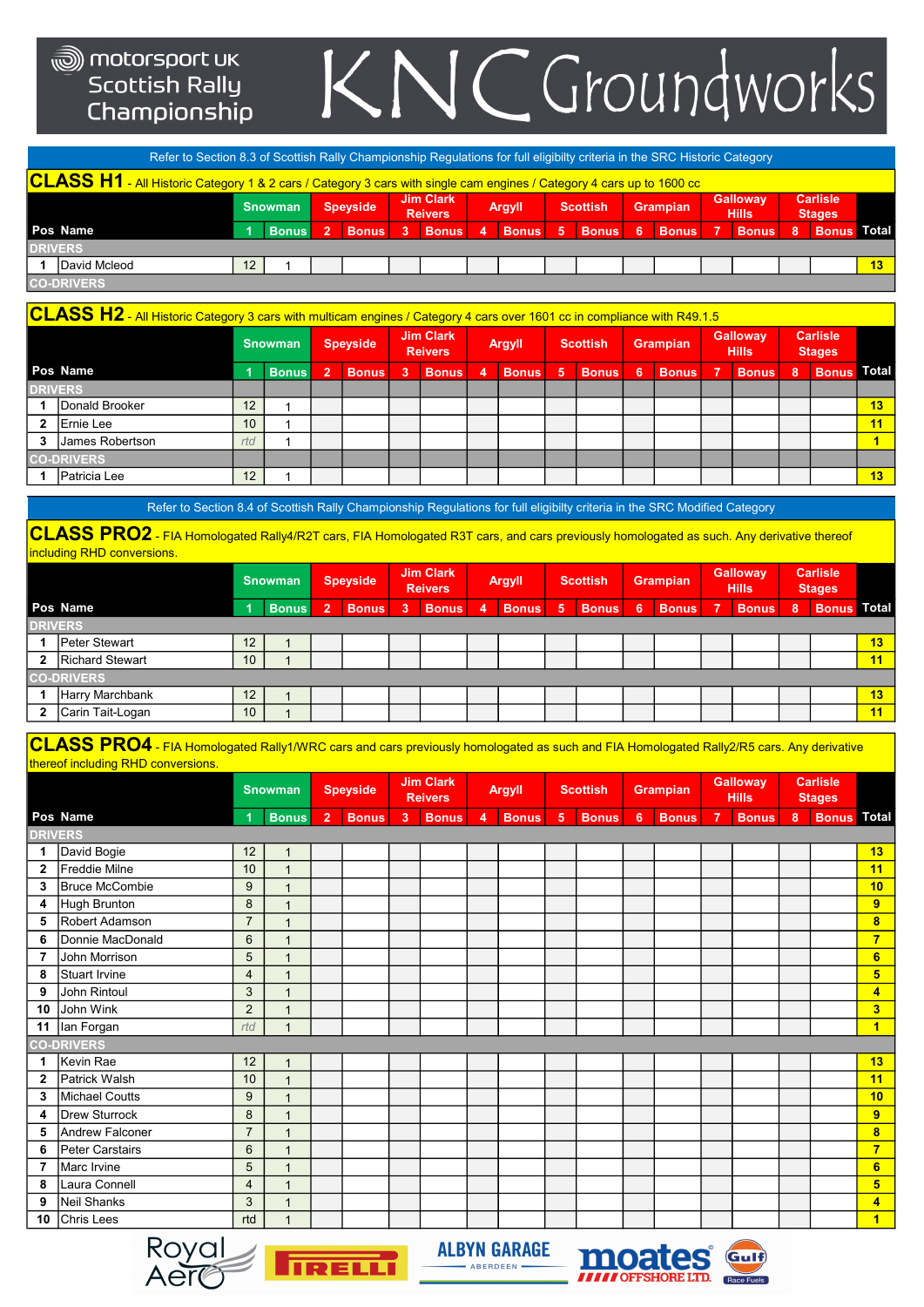#### **Scottish Rally** Championship

### NCGroundworks K.

Refer to Sections 4.1 - 4.4 of the Scottish Rally Championship Regulations for full eligibilty criteria in the SRC Junior Championship

#### MOATES OFFSHORE SRC JUNIOR CHAMPIONSHIP - Drivers and/or Co-Drivers - Was born on or after January

**Pos Snowman Speyside Jim Clark** Argyll Scottish Grampian **Carlisle** 1st 1997 & competes in a vehicle in one of the following classes C1, C2, C3, M1, M2, M3, M4 or Pro2

|                | Pos Name                | <b>Class</b>   | 000000000 | opeyorue | OIII<br><b>Reivers</b> | гчуун. | 00000011 | <b>URUILDIGIL</b> | <b>Sundway</b><br><b>Hills</b> | <b>Vallier</b><br><b>Stages</b> | Total    |
|----------------|-------------------------|----------------|-----------|----------|------------------------|--------|----------|-------------------|--------------------------------|---------------------------------|----------|
| <b>DRIVERS</b> |                         |                |           |          |                        |        |          |                   |                                |                                 |          |
|                | Justin Gunning          | M <sub>2</sub> | 12        |          |                        |        |          |                   |                                |                                 | 12       |
| 2              | <b>Robert Proudlock</b> | M <sub>2</sub> | 10        |          |                        |        |          |                   |                                |                                 | 10       |
|                | Meghan O'kane           | M <sub>2</sub> | 9         |          |                        |        |          |                   |                                |                                 | 9        |
| 4              | Nikki Addison           | C <sub>2</sub> | 8         |          |                        |        |          |                   |                                |                                 | 8        |
| 5              | Peter Beaton            | M <sub>2</sub> | rtd       |          |                        |        |          |                   |                                |                                 | $\bf{0}$ |
|                | <b>CO-DRIVERS</b>       |                |           |          |                        |        |          |                   |                                |                                 |          |
|                | IShaina Archibald       | M4             | 12        |          |                        |        |          |                   |                                |                                 | 12       |
| 2              | Rachel Matheson         | C <sub>2</sub> | 10        |          |                        |        |          |                   |                                |                                 | 10       |
|                | <b>John Jack</b>        | C <sub>5</sub> | rtd       |          |                        |        |          |                   |                                |                                 | $\bf{0}$ |

Refer to Sections 6.1 of the Scottish Rally Championship Regulations for full eligibilty criteria in the SRC Super Senior Championship

SUPER SENIOR DRIVER - Drivers over 65 on the 1st January 2022. (Born before 1956), competing in a naturally aspirated vehicle in one of the following classes; C1, C2, C3, C4, H1, H2, M1, M2, M3, M4 or M5. NOTE: Vehicles fitted with a turbo are not eligible

|                | Pos Name              | <b>Class</b>   | <b>Snowman</b>  | <b>Speyside</b> | <b>Jim Clark</b><br><b>Reivers</b> | <b>Argyll</b> | <b>Scottish</b> | <b>Grampian</b> | <b>Galloway</b><br><b>Hills</b> | <b>Carlisle</b><br><b>Stages</b> | <b>Total</b>    |
|----------------|-----------------------|----------------|-----------------|-----------------|------------------------------------|---------------|-----------------|-----------------|---------------------------------|----------------------------------|-----------------|
| <b>DRIVERS</b> |                       |                |                 |                 |                                    |               |                 |                 |                                 |                                  |                 |
|                | Alistair Brearley Snr | C <sub>3</sub> | 12              |                 |                                    |               |                 |                 |                                 |                                  | 12 <sub>2</sub> |
|                | <b>IErnie Lee</b>     | H <sub>2</sub> | 10 <sup>°</sup> |                 |                                    |               |                 |                 |                                 |                                  | 10 <sub>1</sub> |
|                | <b>Jim McDowall</b>   | M4             | 9               |                 |                                    |               |                 |                 |                                 |                                  | ō               |
|                | IJames Robertson      | H <sub>2</sub> | rtd             |                 |                                    |               |                 |                 |                                 |                                  | 0               |

No specified eligibility criteria in the Scottish Rally Championship Regulations for the SRC Ladies Championship

|                | <b>LADIES</b>       |                |                |                 |                                    |               |                 |                 |                                 |                                  |                |
|----------------|---------------------|----------------|----------------|-----------------|------------------------------------|---------------|-----------------|-----------------|---------------------------------|----------------------------------|----------------|
|                | Pos Name            | <b>Class</b>   | <b>Snowman</b> | <b>Speyside</b> | <b>Jim Clark</b><br><b>Reivers</b> | <b>Argyll</b> | <b>Scottish</b> | <b>Grampian</b> | <b>Galloway</b><br><b>Hills</b> | <b>Carlisle</b><br><b>Stages</b> | Total          |
| <b>DRIVERS</b> |                     |                |                |                 |                                    |               |                 |                 |                                 |                                  |                |
| 1              | Ashleigh Morris     | M <sub>2</sub> | 12             |                 |                                    |               |                 |                 |                                 |                                  | 12             |
| $\overline{2}$ | Aileen Forrest      | M7             | 10             |                 |                                    |               |                 |                 |                                 |                                  | 10             |
| 3              | Meghan O'kane       | M <sub>2</sub> | 9              |                 |                                    |               |                 |                 |                                 |                                  | 9              |
| 4              | Nikki Addison       | C <sub>2</sub> | 8              |                 |                                    |               |                 |                 |                                 |                                  | 8              |
|                | <b>CO-DRIVERS</b>   |                |                |                 |                                    |               |                 |                 |                                 |                                  |                |
|                | Claire Mole         | M7             | 12             |                 |                                    |               |                 |                 |                                 |                                  | 12             |
| $\overline{2}$ | Paula Swinscoe      | M7             | 10             |                 |                                    |               |                 |                 |                                 |                                  | 10             |
| 3              | Charley Sayer-Payne | M <sub>7</sub> | 9              |                 |                                    |               |                 |                 |                                 |                                  | 9              |
| 4              | Laura Connell       | Pro4           | 8              |                 |                                    |               |                 |                 |                                 |                                  | 8              |
| 5              | Clare Mackenzie     | C <sub>5</sub> | $\overline{7}$ |                 |                                    |               |                 |                 |                                 |                                  | $\overline{7}$ |
| 6              | Shaina Archibald    | M4             | 6              |                 |                                    |               |                 |                 |                                 |                                  | $6\phantom{1}$ |
| $\overline{7}$ | Patricia Lee        | H <sub>2</sub> | 5              |                 |                                    |               |                 |                 |                                 |                                  | $5\phantom{a}$ |
| 8              | Carin Tait-Logan    | Pro2           | $\overline{4}$ |                 |                                    |               |                 |                 |                                 |                                  | 4              |
| 9              | Rachel Matheson     | C <sub>2</sub> | 3              |                 |                                    |               |                 |                 |                                 |                                  | 3              |
| 10             | Mairi Riddick       | M <sub>2</sub> | rtd            |                 |                                    |               |                 |                 |                                 |                                  | $\bullet$      |
| 11             | Mary Wood           | M4             | rtd            |                 |                                    |               |                 |                 |                                 |                                  | $\bf{0}$       |





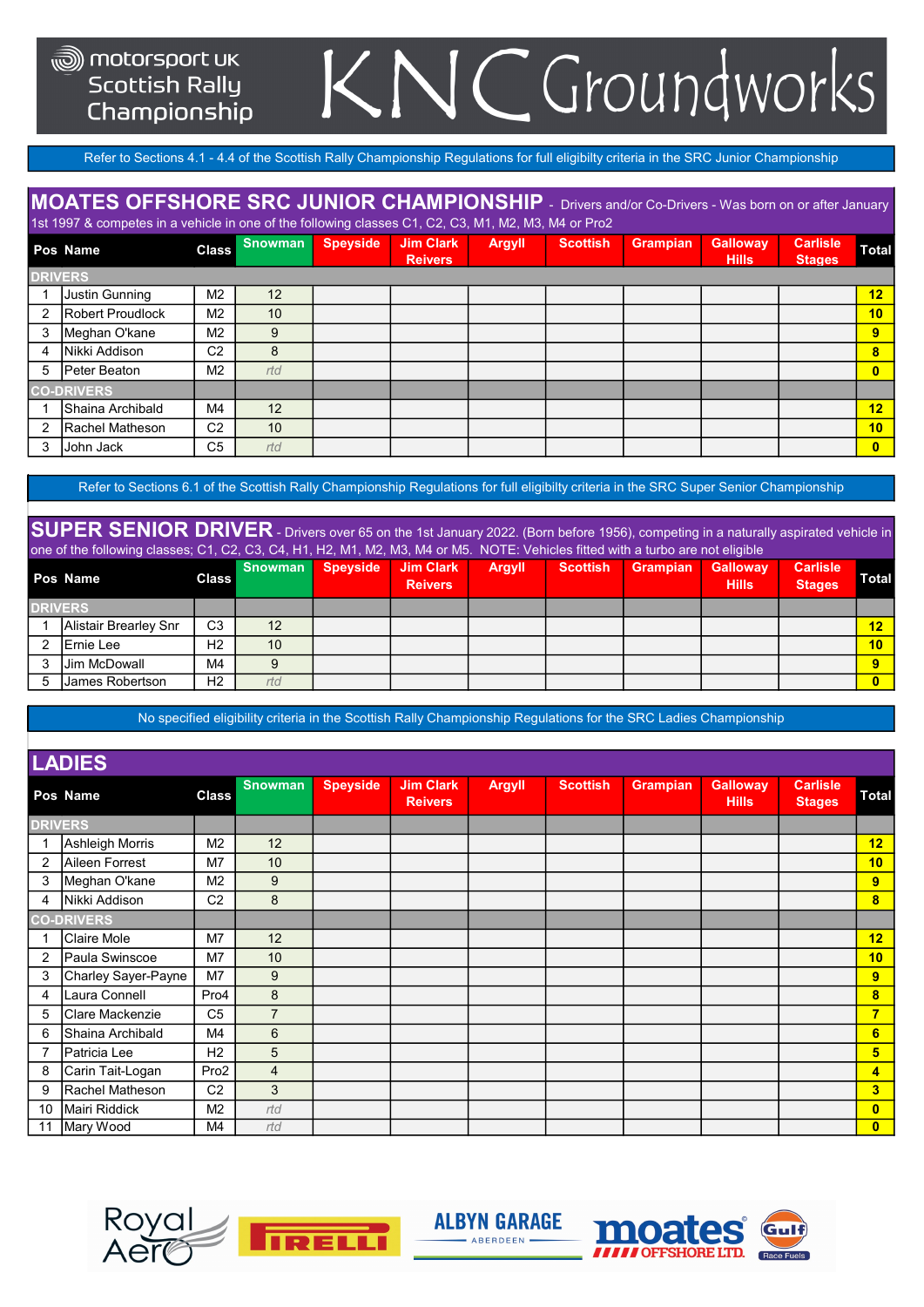### CGroundworks K

#### To the Highest Placed Driver in a currently FIA homologated 2WD Car

| FIA 2WD - FIA homologated 2WD cars |                |                |                 |                                    |        |                 |                 |                                 |                                  |              |  |  |  |
|------------------------------------|----------------|----------------|-----------------|------------------------------------|--------|-----------------|-----------------|---------------------------------|----------------------------------|--------------|--|--|--|
| Pos Name                           | <b>Class</b>   | <b>Snowman</b> | <b>Speyside</b> | <b>Jim Clark</b><br><b>Reivers</b> | Argyll | <b>Scottish</b> | <b>Grampian</b> | <b>Galloway</b><br><b>Hills</b> | <b>Carlisle</b><br><b>Stages</b> | <b>Total</b> |  |  |  |
| <b>DRIVERS</b>                     |                |                |                 |                                    |        |                 |                 |                                 |                                  |              |  |  |  |
| <b>Peter Stewart</b>               | Pro2           | 12             |                 |                                    |        |                 |                 |                                 |                                  | 12           |  |  |  |
| Justin Gunning                     | M <sub>2</sub> | 10             |                 |                                    |        |                 |                 |                                 |                                  | 10           |  |  |  |
| Robert Proudlock                   | M <sub>2</sub> | 9              |                 |                                    |        |                 |                 |                                 |                                  |              |  |  |  |
| <b>Richard Stewart</b>             | Pro2           | 8              |                 |                                    |        |                 |                 |                                 |                                  | 8            |  |  |  |

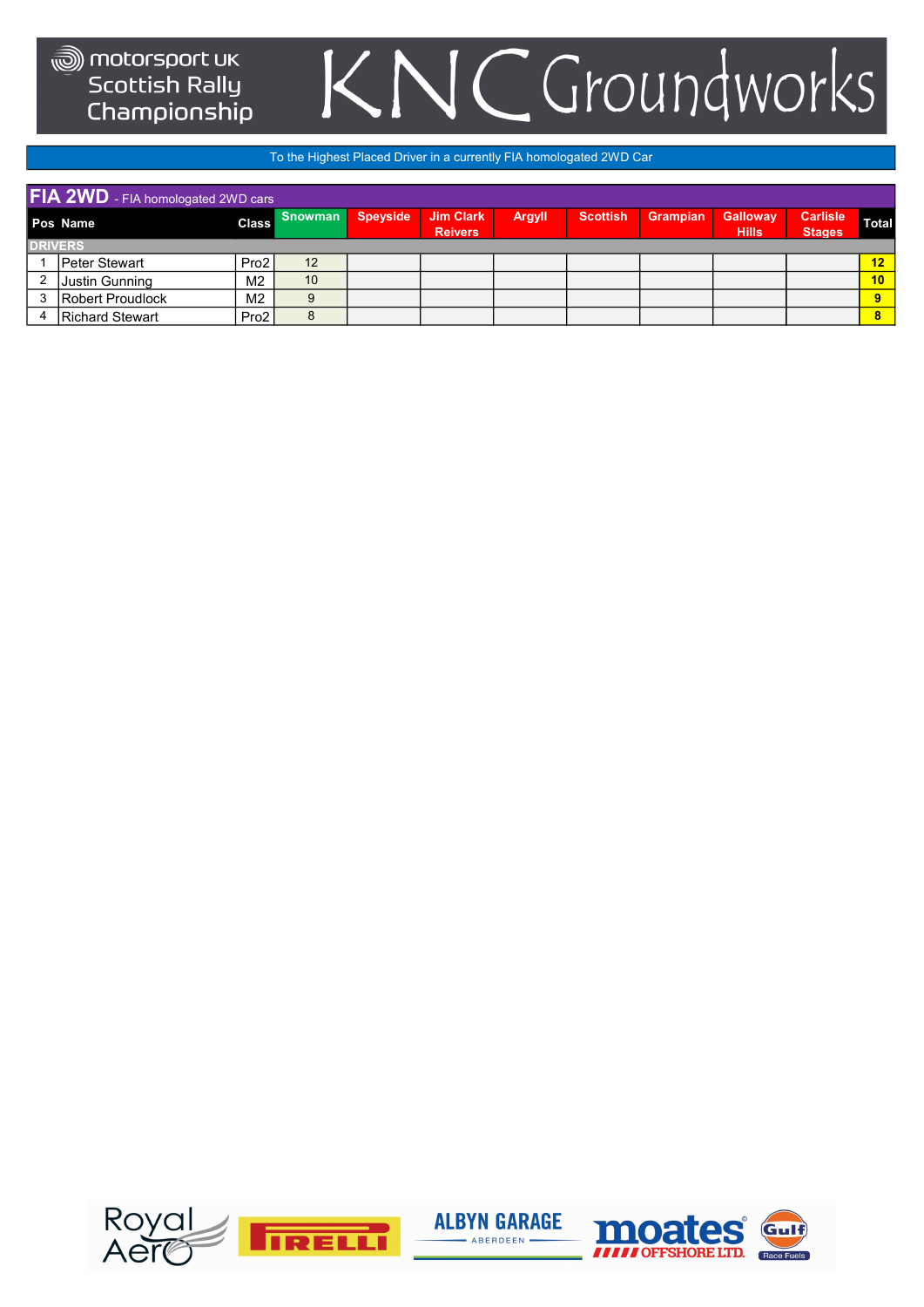|                | Scottish 2 Wheel Drive Championship supported by Autoshop.co.uk - Any 2WD Clubman registered crews |                  |                |                 |                                    |               |                 |                 |                                 |                                  |                         |
|----------------|----------------------------------------------------------------------------------------------------|------------------|----------------|-----------------|------------------------------------|---------------|-----------------|-----------------|---------------------------------|----------------------------------|-------------------------|
|                | Pos Name                                                                                           | <b>Class</b>     | <b>Snowman</b> | <b>Speyside</b> | <b>Jim Clark</b><br><b>Reivers</b> | <b>Argyll</b> | <b>Scottish</b> | <b>Grampian</b> | <b>Galloway</b><br><b>Hills</b> | <b>Carlisle</b><br><b>Stages</b> | <b>Total</b>            |
| <b>DRIVERS</b> |                                                                                                    |                  |                |                 |                                    |               |                 |                 |                                 |                                  |                         |
| $\mathbf{1}$   | <b>Peter Stewart</b>                                                                               | Pro <sub>2</sub> | 25             |                 |                                    |               |                 |                 |                                 |                                  | 25                      |
| 2              | James Brims                                                                                        | M4               | 20             |                 |                                    |               |                 |                 |                                 |                                  | 20                      |
| 3              | John Crawford                                                                                      | M <sub>4</sub>   | 19             |                 |                                    |               |                 |                 |                                 |                                  | 19                      |
| 4              | Paddy Munro                                                                                        | M4               | 18             |                 |                                    |               |                 |                 |                                 |                                  | 18                      |
| 5              | Kenny Wood                                                                                         | M4               | 17             |                 |                                    |               |                 |                 |                                 |                                  | 17                      |
| 6              | <b>Allan Smith</b>                                                                                 | C <sub>3</sub>   | 16             |                 |                                    |               |                 |                 |                                 |                                  | 16                      |
| 7              | <b>Thomas Gray</b>                                                                                 | M <sub>5</sub>   | 15             |                 |                                    |               |                 |                 |                                 |                                  | 15                      |
| 8              | <b>Brian Ross</b>                                                                                  | M <sub>5</sub>   | 14             |                 |                                    |               |                 |                 |                                 |                                  | 14                      |
| 9              | <b>Justin Gunning</b>                                                                              | M <sub>2</sub>   | 13             |                 |                                    |               |                 |                 |                                 |                                  | 13                      |
| 10             | <b>Robert Proudlock</b>                                                                            | M <sub>2</sub>   | 12             |                 |                                    |               |                 |                 |                                 |                                  | 12                      |
| 11             | Rhuaridh Campbell                                                                                  | M4               | 11             |                 |                                    |               |                 |                 |                                 |                                  | 11                      |
| 12             | John Brownie                                                                                       | C <sub>3</sub>   | 10             |                 |                                    |               |                 |                 |                                 |                                  | 10                      |
| 13             | <b>Alistair Brearley Snr</b>                                                                       | C <sub>3</sub>   | 9              |                 |                                    |               |                 |                 |                                 |                                  | $\overline{9}$          |
| 14             | Ernie Lee                                                                                          | H <sub>2</sub>   | 8              |                 |                                    |               |                 |                 |                                 |                                  | 8                       |
| 15             | <b>Richard Stewart</b>                                                                             | Pro2             | $\overline{7}$ |                 |                                    |               |                 |                 |                                 |                                  | $\overline{7}$          |
| 16             | <b>Martyn Erskine</b>                                                                              | C <sub>2</sub>   | 6              |                 |                                    |               |                 |                 |                                 |                                  | 6                       |
| 17             | <b>Ashleigh Morris</b>                                                                             | M <sub>2</sub>   | 5              |                 |                                    |               |                 |                 |                                 |                                  | 5 <sub>5</sub>          |
| 18             | David Mcleod                                                                                       | H1               | $\overline{4}$ |                 |                                    |               |                 |                 |                                 |                                  | $\overline{\mathbf{4}}$ |
| 19             | <b>Scott Peacock</b>                                                                               | M <sub>2</sub>   | 3              |                 |                                    |               |                 |                 |                                 |                                  | 3                       |
| 20             | Meghan O'kane                                                                                      | M <sub>2</sub>   | $\overline{c}$ |                 |                                    |               |                 |                 |                                 |                                  | $\overline{2}$          |
| 21             | Andrew Logan                                                                                       | C <sub>2</sub>   | $\mathbf{1}$   |                 |                                    |               |                 |                 |                                 |                                  | $\overline{1}$          |
| 22             | Jim McDowall                                                                                       | M <sub>4</sub>   | $\pmb{0}$      |                 |                                    |               |                 |                 |                                 |                                  | $\overline{0}$          |
| 23             | Nikki Addison                                                                                      | C <sub>2</sub>   | $\overline{0}$ |                 |                                    |               |                 |                 |                                 |                                  | $\mathbf{0}$            |
| 24             | <b>Terry Smith</b>                                                                                 | M <sub>2</sub>   | $\mathbf 0$    |                 |                                    |               |                 |                 |                                 |                                  | $\mathbf{0}$            |
| 25             | David Wilson                                                                                       | M <sub>5</sub>   | rtd            |                 |                                    |               |                 |                 |                                 |                                  | $\mathbf{0}$            |
| 26             | James Campbell                                                                                     | M <sub>2</sub>   | rtd            |                 |                                    |               |                 |                 |                                 |                                  | $\overline{0}$          |
| 27             | James Robertson                                                                                    | H <sub>2</sub>   | rtd            |                 |                                    |               |                 |                 |                                 |                                  | $\overline{0}$          |
| 28             | Keith Riddick                                                                                      | M <sub>2</sub>   | rtd            |                 |                                    |               |                 |                 |                                 |                                  | $\overline{\mathbf{0}}$ |
| 29             | Peter Beaton                                                                                       | M <sub>2</sub>   | rtd            |                 |                                    |               |                 |                 |                                 |                                  | $\mathbf{0}$            |
| 30             | <b>Robert Tonge</b>                                                                                | C <sub>1</sub>   | rtd            |                 |                                    |               |                 |                 |                                 |                                  | $\overline{0}$          |
| 31             | Steven Wood                                                                                        | M <sub>4</sub>   | rtd            |                 |                                    |               |                 |                 |                                 |                                  | $\mathbf{0}$            |





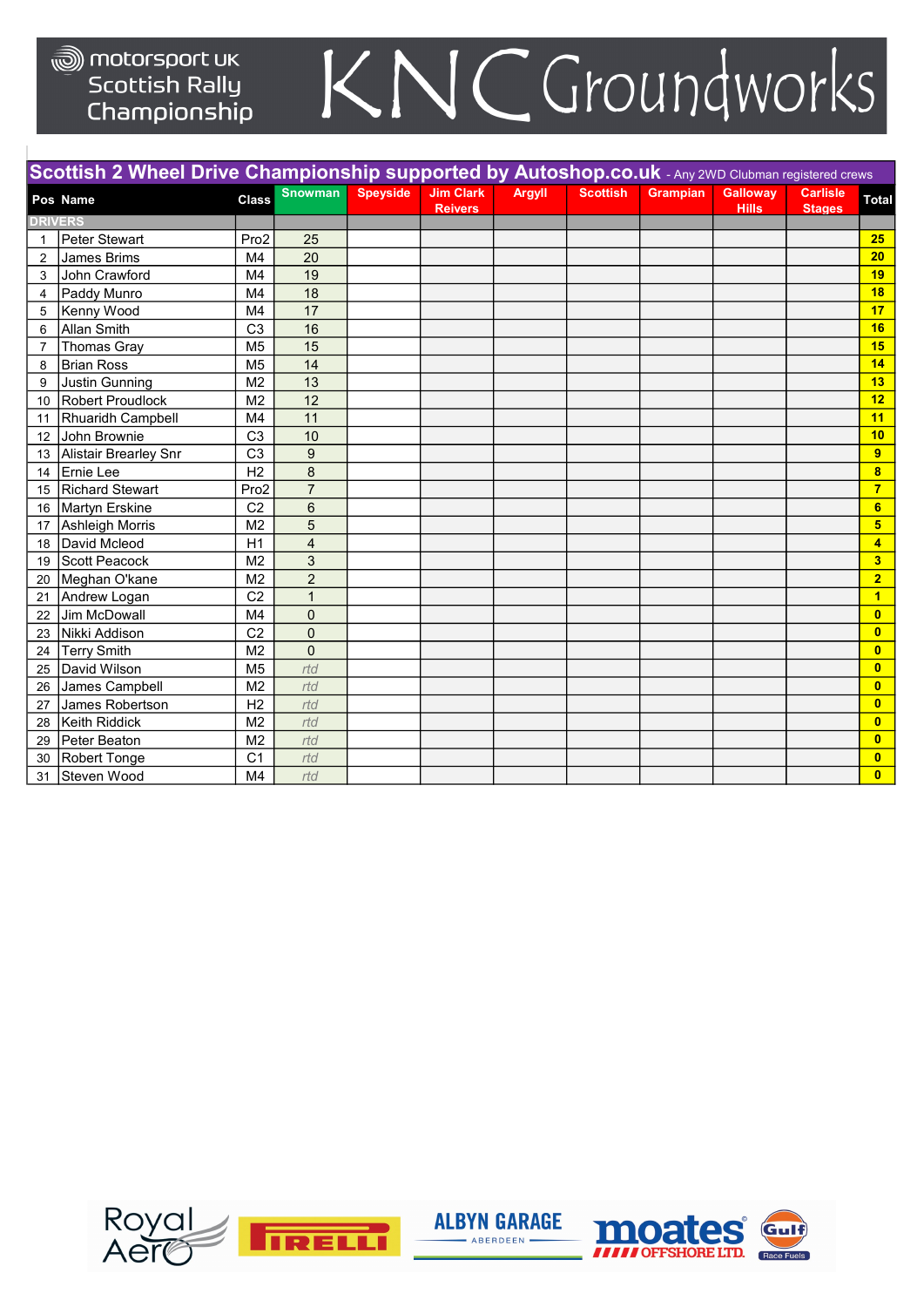|                | <b>CO-DRIVERS</b> |                  |                |  |  |  |                         |
|----------------|-------------------|------------------|----------------|--|--|--|-------------------------|
|                | Harry Marchbank   | Pro <sub>2</sub> | 25             |  |  |  | 25                      |
| $\overline{2}$ | lain Macdonald    | M4               | 20             |  |  |  | 20                      |
| 3              | David O'Brien     | M4               | 19             |  |  |  | 19                      |
| 4              | Jamie Mactavish   | M <sub>5</sub>   | 18             |  |  |  | 18                      |
| 5              | Shaina Archibald  | M4               | 17             |  |  |  | 17                      |
| 6              | Gordon Ritchie    | C <sub>3</sub>   | 16             |  |  |  | 16                      |
|                | Gerry Bryden      | C <sub>3</sub>   | 15             |  |  |  | 15                      |
| 8              | Patricia Lee      | H <sub>2</sub>   | 14             |  |  |  | 14                      |
| 9              | Carin Tait-Logan  | Pro <sub>2</sub> | 13             |  |  |  | 13                      |
| 10             | Kieran Hyslop     | C <sub>2</sub>   | 12             |  |  |  | 12                      |
| 11             | Craig Wallace     | M <sub>2</sub>   | 11             |  |  |  | 11                      |
| 12             | John O'Kane       | M <sub>2</sub>   | 10             |  |  |  | 10                      |
| 13             | Charles Mackenzie | C <sub>3</sub>   | 9              |  |  |  | $\overline{9}$          |
| 14             | Kenny Foggo       | M <sub>2</sub>   | $\bf 8$        |  |  |  | $\bf{8}$                |
| 15             | Rachel Matheson   | C <sub>2</sub>   | $\overline{7}$ |  |  |  | $\overline{7}$          |
| 16             | Callum Atkinson   | M <sub>5</sub>   | rtd            |  |  |  | $\bf{0}$                |
| 17             | Mairi Riddick     | M <sub>2</sub>   | rtd            |  |  |  | $\mathbf{0}$            |
| 18             | Mary Wood         | M4               | rtd            |  |  |  | $\overline{\mathbf{0}}$ |
| 19             | Ricky Finlayson   | M <sub>2</sub>   | rtd            |  |  |  | $\overline{\mathbf{0}}$ |





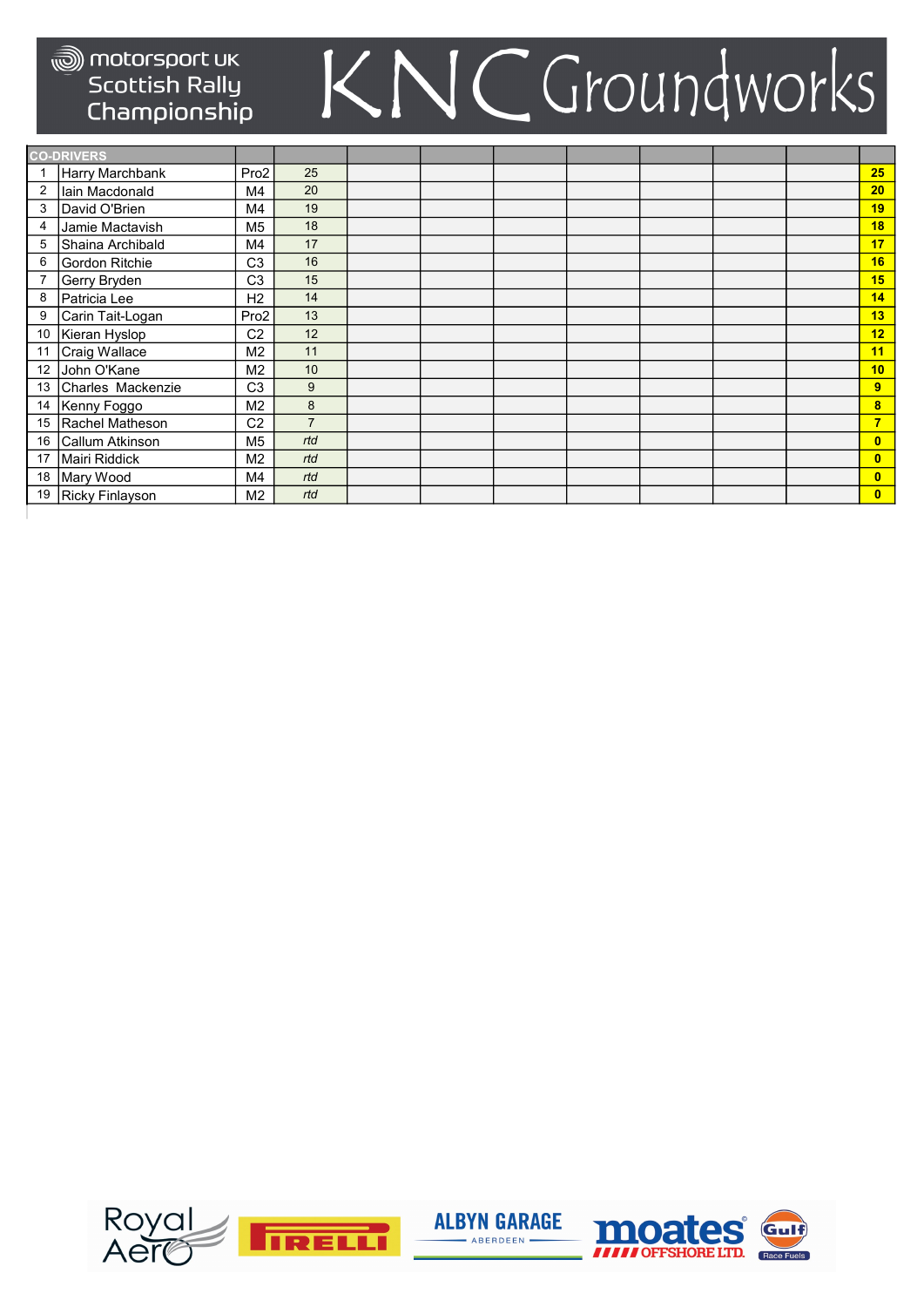#### <sub>®</sub> motorsport uk **Scottish Rally** Championship

### C Groundworks K

ALBYN GARAGE SRC CHALLENGERS - Drivers/Co-drivers who have not finished in the Top 10 overall of any round of the SRC, BTRDA, NI Rally Championship or any equivalent championship on more than 1 occasion between 1st Jan 2010 and 31st Dec 2021 and not previously been a Challengers Driver Champion or Scottish Rally Champion or driving/co-driving a Class Pro4 car. Refer to Sections 5.1 - 5.2 of the Scottish Rally Championship Regulations for full eligibilty criteria for the Albyn Garage SRC Challengers Championship

| <b>DRIVERS</b><br>30<br>Keir Beaton<br>M <sub>6</sub><br>$\mathbf{1}$<br>M <sub>6</sub><br>28<br>2<br>Duncan Campbell<br>27<br>Michael Renton<br>M7<br>3<br>26<br>Kevin Crawford<br>M7<br>4<br>C <sub>5</sub><br>25<br>Jordan Anderson<br>5<br>24<br>6<br>James Brims<br>M4<br>23<br>$\overline{7}$<br>John Crawford<br>M4<br>22<br>M4<br>Paddy Munro<br>8<br>21<br>Kenny Wood<br>M4<br>9<br>$\overline{C3}$<br>20<br>Allan Smith<br>10<br>19<br>Brian Ross<br>M <sub>5</sub><br>11<br>M <sub>2</sub><br>18<br>Justin Gunning<br>12<br>C <sub>5</sub><br>17<br>13<br>Mike Moates<br>Robert Proudlock<br>M <sub>2</sub><br>16<br>14<br>H <sub>2</sub><br>15<br>Donald Brooker<br>15<br>14<br>Rhuaridh Campbell<br>M4<br>16<br>C <sub>3</sub><br>John Brownie<br>13<br>17<br>12<br>Ernie Lee<br>H2<br>18<br>11<br><b>Richard Stewart</b><br>Pro2<br>19<br>C <sub>2</sub><br>10<br>20<br>Martyn Erskine<br>M <sub>2</sub><br>$\boldsymbol{9}$<br>Ashleigh Morris<br>9<br>21<br>8<br>M <sub>2</sub><br>$\overline{\mathbf{8}}$<br>22<br>Scott Peacock<br>M <sub>6</sub><br>$\overline{7}$<br>23<br>Orrin McDonnell<br>$\overline{7}$<br>M7<br>6<br>Aileen Forrest<br>$6\phantom{a}$<br>24<br>5<br>$5\phantom{a}$<br>Meghan O'kane<br>M <sub>2</sub><br>25<br>$\overline{\mathbf{4}}$<br>M7<br>William Paterson<br>4<br>26<br>C <sub>2</sub><br>3<br>Andrew Logan<br>3<br>27<br>$\overline{c}$<br>C <sub>2</sub><br>$\overline{2}$<br>28<br>Nikki Addison<br>Jim McDowall<br>$\mathbf{1}$<br>29<br>M4<br>$\mathbf{1}$<br>rtd<br>Angus Lawrie<br>M7<br>$\bullet$<br>30<br>Cameron Black<br>C <sub>5</sub><br>rtd<br>$\bullet$<br>31<br>rtd<br>M <sub>6</sub><br>$\mathbf{0}$<br>32<br>Jan Budge<br>Keith Riddick<br>M <sub>2</sub><br>rtd<br>$\mathbf{0}$<br>33<br>rtd<br>M <sub>2</sub><br>$\mathbf{0}$<br>34<br>Peter Beaton<br>rtd<br>35<br>Ross Macdonald<br>M <sub>6</sub><br>$\mathbf{0}$<br>M7<br>rtd<br>$\mathbf{0}$<br>Alistair Dalgliesh<br>36<br>C <sub>5</sub><br>Darren McDonald<br>rtd<br>$\mathbf{0}$<br>37<br>rtd<br>M <sub>2</sub><br>James Campbell<br>$\bullet$<br>38<br>Robert Tonge<br>C <sub>1</sub><br>rtd<br>$\bullet$<br>39 |    | championomp regulations for fair originary ontona for the rite ringer catago of to ontainongolo ontampfortamp<br>Pos Name | <b>Class</b>   | <b>Snowman</b> | <b>Speyside</b> | <b>Jim Clark</b><br><b>Reivers</b> | <b>Argyll</b> | <b>Scottish</b> | <b>Grampian</b> | <b>Galloway</b><br><b>Hills</b> | <b>Carlisle</b><br><b>Stages</b> | <b>Total</b> |
|------------------------------------------------------------------------------------------------------------------------------------------------------------------------------------------------------------------------------------------------------------------------------------------------------------------------------------------------------------------------------------------------------------------------------------------------------------------------------------------------------------------------------------------------------------------------------------------------------------------------------------------------------------------------------------------------------------------------------------------------------------------------------------------------------------------------------------------------------------------------------------------------------------------------------------------------------------------------------------------------------------------------------------------------------------------------------------------------------------------------------------------------------------------------------------------------------------------------------------------------------------------------------------------------------------------------------------------------------------------------------------------------------------------------------------------------------------------------------------------------------------------------------------------------------------------------------------------------------------------------------------------------------------------------------------------------------------------------------------------------------------------------------------------------------------------------------------------------------------------------------------------------------------------------------------------------------------------------------------------------------------------------------------------------------------------------------------------------------------------------------------------------|----|---------------------------------------------------------------------------------------------------------------------------|----------------|----------------|-----------------|------------------------------------|---------------|-----------------|-----------------|---------------------------------|----------------------------------|--------------|
|                                                                                                                                                                                                                                                                                                                                                                                                                                                                                                                                                                                                                                                                                                                                                                                                                                                                                                                                                                                                                                                                                                                                                                                                                                                                                                                                                                                                                                                                                                                                                                                                                                                                                                                                                                                                                                                                                                                                                                                                                                                                                                                                                |    |                                                                                                                           |                |                |                 |                                    |               |                 |                 |                                 |                                  |              |
|                                                                                                                                                                                                                                                                                                                                                                                                                                                                                                                                                                                                                                                                                                                                                                                                                                                                                                                                                                                                                                                                                                                                                                                                                                                                                                                                                                                                                                                                                                                                                                                                                                                                                                                                                                                                                                                                                                                                                                                                                                                                                                                                                |    |                                                                                                                           |                |                |                 |                                    |               |                 |                 |                                 |                                  | 30           |
|                                                                                                                                                                                                                                                                                                                                                                                                                                                                                                                                                                                                                                                                                                                                                                                                                                                                                                                                                                                                                                                                                                                                                                                                                                                                                                                                                                                                                                                                                                                                                                                                                                                                                                                                                                                                                                                                                                                                                                                                                                                                                                                                                |    |                                                                                                                           |                |                |                 |                                    |               |                 |                 |                                 |                                  | 28           |
|                                                                                                                                                                                                                                                                                                                                                                                                                                                                                                                                                                                                                                                                                                                                                                                                                                                                                                                                                                                                                                                                                                                                                                                                                                                                                                                                                                                                                                                                                                                                                                                                                                                                                                                                                                                                                                                                                                                                                                                                                                                                                                                                                |    |                                                                                                                           |                |                |                 |                                    |               |                 |                 |                                 |                                  | 27           |
|                                                                                                                                                                                                                                                                                                                                                                                                                                                                                                                                                                                                                                                                                                                                                                                                                                                                                                                                                                                                                                                                                                                                                                                                                                                                                                                                                                                                                                                                                                                                                                                                                                                                                                                                                                                                                                                                                                                                                                                                                                                                                                                                                |    |                                                                                                                           |                |                |                 |                                    |               |                 |                 |                                 |                                  | 26           |
|                                                                                                                                                                                                                                                                                                                                                                                                                                                                                                                                                                                                                                                                                                                                                                                                                                                                                                                                                                                                                                                                                                                                                                                                                                                                                                                                                                                                                                                                                                                                                                                                                                                                                                                                                                                                                                                                                                                                                                                                                                                                                                                                                |    |                                                                                                                           |                |                |                 |                                    |               |                 |                 |                                 |                                  | 25           |
|                                                                                                                                                                                                                                                                                                                                                                                                                                                                                                                                                                                                                                                                                                                                                                                                                                                                                                                                                                                                                                                                                                                                                                                                                                                                                                                                                                                                                                                                                                                                                                                                                                                                                                                                                                                                                                                                                                                                                                                                                                                                                                                                                |    |                                                                                                                           |                |                |                 |                                    |               |                 |                 |                                 |                                  | 24           |
|                                                                                                                                                                                                                                                                                                                                                                                                                                                                                                                                                                                                                                                                                                                                                                                                                                                                                                                                                                                                                                                                                                                                                                                                                                                                                                                                                                                                                                                                                                                                                                                                                                                                                                                                                                                                                                                                                                                                                                                                                                                                                                                                                |    |                                                                                                                           |                |                |                 |                                    |               |                 |                 |                                 |                                  | 23           |
|                                                                                                                                                                                                                                                                                                                                                                                                                                                                                                                                                                                                                                                                                                                                                                                                                                                                                                                                                                                                                                                                                                                                                                                                                                                                                                                                                                                                                                                                                                                                                                                                                                                                                                                                                                                                                                                                                                                                                                                                                                                                                                                                                |    |                                                                                                                           |                |                |                 |                                    |               |                 |                 |                                 |                                  | 22           |
|                                                                                                                                                                                                                                                                                                                                                                                                                                                                                                                                                                                                                                                                                                                                                                                                                                                                                                                                                                                                                                                                                                                                                                                                                                                                                                                                                                                                                                                                                                                                                                                                                                                                                                                                                                                                                                                                                                                                                                                                                                                                                                                                                |    |                                                                                                                           |                |                |                 |                                    |               |                 |                 |                                 |                                  | 21           |
|                                                                                                                                                                                                                                                                                                                                                                                                                                                                                                                                                                                                                                                                                                                                                                                                                                                                                                                                                                                                                                                                                                                                                                                                                                                                                                                                                                                                                                                                                                                                                                                                                                                                                                                                                                                                                                                                                                                                                                                                                                                                                                                                                |    |                                                                                                                           |                |                |                 |                                    |               |                 |                 |                                 |                                  | 20           |
|                                                                                                                                                                                                                                                                                                                                                                                                                                                                                                                                                                                                                                                                                                                                                                                                                                                                                                                                                                                                                                                                                                                                                                                                                                                                                                                                                                                                                                                                                                                                                                                                                                                                                                                                                                                                                                                                                                                                                                                                                                                                                                                                                |    |                                                                                                                           |                |                |                 |                                    |               |                 |                 |                                 |                                  | 19           |
|                                                                                                                                                                                                                                                                                                                                                                                                                                                                                                                                                                                                                                                                                                                                                                                                                                                                                                                                                                                                                                                                                                                                                                                                                                                                                                                                                                                                                                                                                                                                                                                                                                                                                                                                                                                                                                                                                                                                                                                                                                                                                                                                                |    |                                                                                                                           |                |                |                 |                                    |               |                 |                 |                                 |                                  | 18           |
|                                                                                                                                                                                                                                                                                                                                                                                                                                                                                                                                                                                                                                                                                                                                                                                                                                                                                                                                                                                                                                                                                                                                                                                                                                                                                                                                                                                                                                                                                                                                                                                                                                                                                                                                                                                                                                                                                                                                                                                                                                                                                                                                                |    |                                                                                                                           |                |                |                 |                                    |               |                 |                 |                                 |                                  | 17           |
|                                                                                                                                                                                                                                                                                                                                                                                                                                                                                                                                                                                                                                                                                                                                                                                                                                                                                                                                                                                                                                                                                                                                                                                                                                                                                                                                                                                                                                                                                                                                                                                                                                                                                                                                                                                                                                                                                                                                                                                                                                                                                                                                                |    |                                                                                                                           |                |                |                 |                                    |               |                 |                 |                                 |                                  | 16           |
|                                                                                                                                                                                                                                                                                                                                                                                                                                                                                                                                                                                                                                                                                                                                                                                                                                                                                                                                                                                                                                                                                                                                                                                                                                                                                                                                                                                                                                                                                                                                                                                                                                                                                                                                                                                                                                                                                                                                                                                                                                                                                                                                                |    |                                                                                                                           |                |                |                 |                                    |               |                 |                 |                                 |                                  | 15           |
|                                                                                                                                                                                                                                                                                                                                                                                                                                                                                                                                                                                                                                                                                                                                                                                                                                                                                                                                                                                                                                                                                                                                                                                                                                                                                                                                                                                                                                                                                                                                                                                                                                                                                                                                                                                                                                                                                                                                                                                                                                                                                                                                                |    |                                                                                                                           |                |                |                 |                                    |               |                 |                 |                                 |                                  | 14           |
|                                                                                                                                                                                                                                                                                                                                                                                                                                                                                                                                                                                                                                                                                                                                                                                                                                                                                                                                                                                                                                                                                                                                                                                                                                                                                                                                                                                                                                                                                                                                                                                                                                                                                                                                                                                                                                                                                                                                                                                                                                                                                                                                                |    |                                                                                                                           |                |                |                 |                                    |               |                 |                 |                                 |                                  | 13           |
|                                                                                                                                                                                                                                                                                                                                                                                                                                                                                                                                                                                                                                                                                                                                                                                                                                                                                                                                                                                                                                                                                                                                                                                                                                                                                                                                                                                                                                                                                                                                                                                                                                                                                                                                                                                                                                                                                                                                                                                                                                                                                                                                                |    |                                                                                                                           |                |                |                 |                                    |               |                 |                 |                                 |                                  | 12           |
|                                                                                                                                                                                                                                                                                                                                                                                                                                                                                                                                                                                                                                                                                                                                                                                                                                                                                                                                                                                                                                                                                                                                                                                                                                                                                                                                                                                                                                                                                                                                                                                                                                                                                                                                                                                                                                                                                                                                                                                                                                                                                                                                                |    |                                                                                                                           |                |                |                 |                                    |               |                 |                 |                                 |                                  | 11           |
|                                                                                                                                                                                                                                                                                                                                                                                                                                                                                                                                                                                                                                                                                                                                                                                                                                                                                                                                                                                                                                                                                                                                                                                                                                                                                                                                                                                                                                                                                                                                                                                                                                                                                                                                                                                                                                                                                                                                                                                                                                                                                                                                                |    |                                                                                                                           |                |                |                 |                                    |               |                 |                 |                                 |                                  | 10           |
|                                                                                                                                                                                                                                                                                                                                                                                                                                                                                                                                                                                                                                                                                                                                                                                                                                                                                                                                                                                                                                                                                                                                                                                                                                                                                                                                                                                                                                                                                                                                                                                                                                                                                                                                                                                                                                                                                                                                                                                                                                                                                                                                                |    |                                                                                                                           |                |                |                 |                                    |               |                 |                 |                                 |                                  |              |
|                                                                                                                                                                                                                                                                                                                                                                                                                                                                                                                                                                                                                                                                                                                                                                                                                                                                                                                                                                                                                                                                                                                                                                                                                                                                                                                                                                                                                                                                                                                                                                                                                                                                                                                                                                                                                                                                                                                                                                                                                                                                                                                                                |    |                                                                                                                           |                |                |                 |                                    |               |                 |                 |                                 |                                  |              |
|                                                                                                                                                                                                                                                                                                                                                                                                                                                                                                                                                                                                                                                                                                                                                                                                                                                                                                                                                                                                                                                                                                                                                                                                                                                                                                                                                                                                                                                                                                                                                                                                                                                                                                                                                                                                                                                                                                                                                                                                                                                                                                                                                |    |                                                                                                                           |                |                |                 |                                    |               |                 |                 |                                 |                                  |              |
|                                                                                                                                                                                                                                                                                                                                                                                                                                                                                                                                                                                                                                                                                                                                                                                                                                                                                                                                                                                                                                                                                                                                                                                                                                                                                                                                                                                                                                                                                                                                                                                                                                                                                                                                                                                                                                                                                                                                                                                                                                                                                                                                                |    |                                                                                                                           |                |                |                 |                                    |               |                 |                 |                                 |                                  |              |
|                                                                                                                                                                                                                                                                                                                                                                                                                                                                                                                                                                                                                                                                                                                                                                                                                                                                                                                                                                                                                                                                                                                                                                                                                                                                                                                                                                                                                                                                                                                                                                                                                                                                                                                                                                                                                                                                                                                                                                                                                                                                                                                                                |    |                                                                                                                           |                |                |                 |                                    |               |                 |                 |                                 |                                  |              |
|                                                                                                                                                                                                                                                                                                                                                                                                                                                                                                                                                                                                                                                                                                                                                                                                                                                                                                                                                                                                                                                                                                                                                                                                                                                                                                                                                                                                                                                                                                                                                                                                                                                                                                                                                                                                                                                                                                                                                                                                                                                                                                                                                |    |                                                                                                                           |                |                |                 |                                    |               |                 |                 |                                 |                                  |              |
|                                                                                                                                                                                                                                                                                                                                                                                                                                                                                                                                                                                                                                                                                                                                                                                                                                                                                                                                                                                                                                                                                                                                                                                                                                                                                                                                                                                                                                                                                                                                                                                                                                                                                                                                                                                                                                                                                                                                                                                                                                                                                                                                                |    |                                                                                                                           |                |                |                 |                                    |               |                 |                 |                                 |                                  |              |
|                                                                                                                                                                                                                                                                                                                                                                                                                                                                                                                                                                                                                                                                                                                                                                                                                                                                                                                                                                                                                                                                                                                                                                                                                                                                                                                                                                                                                                                                                                                                                                                                                                                                                                                                                                                                                                                                                                                                                                                                                                                                                                                                                |    |                                                                                                                           |                |                |                 |                                    |               |                 |                 |                                 |                                  |              |
|                                                                                                                                                                                                                                                                                                                                                                                                                                                                                                                                                                                                                                                                                                                                                                                                                                                                                                                                                                                                                                                                                                                                                                                                                                                                                                                                                                                                                                                                                                                                                                                                                                                                                                                                                                                                                                                                                                                                                                                                                                                                                                                                                |    |                                                                                                                           |                |                |                 |                                    |               |                 |                 |                                 |                                  |              |
|                                                                                                                                                                                                                                                                                                                                                                                                                                                                                                                                                                                                                                                                                                                                                                                                                                                                                                                                                                                                                                                                                                                                                                                                                                                                                                                                                                                                                                                                                                                                                                                                                                                                                                                                                                                                                                                                                                                                                                                                                                                                                                                                                |    |                                                                                                                           |                |                |                 |                                    |               |                 |                 |                                 |                                  |              |
|                                                                                                                                                                                                                                                                                                                                                                                                                                                                                                                                                                                                                                                                                                                                                                                                                                                                                                                                                                                                                                                                                                                                                                                                                                                                                                                                                                                                                                                                                                                                                                                                                                                                                                                                                                                                                                                                                                                                                                                                                                                                                                                                                |    |                                                                                                                           |                |                |                 |                                    |               |                 |                 |                                 |                                  |              |
|                                                                                                                                                                                                                                                                                                                                                                                                                                                                                                                                                                                                                                                                                                                                                                                                                                                                                                                                                                                                                                                                                                                                                                                                                                                                                                                                                                                                                                                                                                                                                                                                                                                                                                                                                                                                                                                                                                                                                                                                                                                                                                                                                |    |                                                                                                                           |                |                |                 |                                    |               |                 |                 |                                 |                                  |              |
|                                                                                                                                                                                                                                                                                                                                                                                                                                                                                                                                                                                                                                                                                                                                                                                                                                                                                                                                                                                                                                                                                                                                                                                                                                                                                                                                                                                                                                                                                                                                                                                                                                                                                                                                                                                                                                                                                                                                                                                                                                                                                                                                                |    |                                                                                                                           |                |                |                 |                                    |               |                 |                 |                                 |                                  |              |
|                                                                                                                                                                                                                                                                                                                                                                                                                                                                                                                                                                                                                                                                                                                                                                                                                                                                                                                                                                                                                                                                                                                                                                                                                                                                                                                                                                                                                                                                                                                                                                                                                                                                                                                                                                                                                                                                                                                                                                                                                                                                                                                                                |    |                                                                                                                           |                |                |                 |                                    |               |                 |                 |                                 |                                  |              |
|                                                                                                                                                                                                                                                                                                                                                                                                                                                                                                                                                                                                                                                                                                                                                                                                                                                                                                                                                                                                                                                                                                                                                                                                                                                                                                                                                                                                                                                                                                                                                                                                                                                                                                                                                                                                                                                                                                                                                                                                                                                                                                                                                |    |                                                                                                                           |                |                |                 |                                    |               |                 |                 |                                 |                                  |              |
|                                                                                                                                                                                                                                                                                                                                                                                                                                                                                                                                                                                                                                                                                                                                                                                                                                                                                                                                                                                                                                                                                                                                                                                                                                                                                                                                                                                                                                                                                                                                                                                                                                                                                                                                                                                                                                                                                                                                                                                                                                                                                                                                                |    |                                                                                                                           |                |                |                 |                                    |               |                 |                 |                                 |                                  |              |
|                                                                                                                                                                                                                                                                                                                                                                                                                                                                                                                                                                                                                                                                                                                                                                                                                                                                                                                                                                                                                                                                                                                                                                                                                                                                                                                                                                                                                                                                                                                                                                                                                                                                                                                                                                                                                                                                                                                                                                                                                                                                                                                                                |    |                                                                                                                           |                |                |                 |                                    |               |                 |                 |                                 |                                  |              |
|                                                                                                                                                                                                                                                                                                                                                                                                                                                                                                                                                                                                                                                                                                                                                                                                                                                                                                                                                                                                                                                                                                                                                                                                                                                                                                                                                                                                                                                                                                                                                                                                                                                                                                                                                                                                                                                                                                                                                                                                                                                                                                                                                |    |                                                                                                                           |                |                |                 |                                    |               |                 |                 |                                 |                                  |              |
|                                                                                                                                                                                                                                                                                                                                                                                                                                                                                                                                                                                                                                                                                                                                                                                                                                                                                                                                                                                                                                                                                                                                                                                                                                                                                                                                                                                                                                                                                                                                                                                                                                                                                                                                                                                                                                                                                                                                                                                                                                                                                                                                                |    |                                                                                                                           |                |                |                 |                                    |               |                 |                 |                                 |                                  |              |
|                                                                                                                                                                                                                                                                                                                                                                                                                                                                                                                                                                                                                                                                                                                                                                                                                                                                                                                                                                                                                                                                                                                                                                                                                                                                                                                                                                                                                                                                                                                                                                                                                                                                                                                                                                                                                                                                                                                                                                                                                                                                                                                                                | 40 | Sandy Fairburn                                                                                                            | M <sub>6</sub> | rtd            |                 |                                    |               |                 |                 |                                 |                                  | $\bullet$    |
| C <sub>5</sub><br>rtd<br>Scott Mutch<br>41                                                                                                                                                                                                                                                                                                                                                                                                                                                                                                                                                                                                                                                                                                                                                                                                                                                                                                                                                                                                                                                                                                                                                                                                                                                                                                                                                                                                                                                                                                                                                                                                                                                                                                                                                                                                                                                                                                                                                                                                                                                                                                     |    |                                                                                                                           |                |                |                 |                                    |               |                 |                 |                                 |                                  | $\bullet$    |
| rtd<br>Steven Wood<br>M4<br>$\bullet$<br>42                                                                                                                                                                                                                                                                                                                                                                                                                                                                                                                                                                                                                                                                                                                                                                                                                                                                                                                                                                                                                                                                                                                                                                                                                                                                                                                                                                                                                                                                                                                                                                                                                                                                                                                                                                                                                                                                                                                                                                                                                                                                                                    |    |                                                                                                                           |                |                |                 |                                    |               |                 |                 |                                 |                                  |              |
| H2<br>rtd<br>James Robertson<br>43                                                                                                                                                                                                                                                                                                                                                                                                                                                                                                                                                                                                                                                                                                                                                                                                                                                                                                                                                                                                                                                                                                                                                                                                                                                                                                                                                                                                                                                                                                                                                                                                                                                                                                                                                                                                                                                                                                                                                                                                                                                                                                             |    |                                                                                                                           |                |                |                 |                                    |               |                 |                 |                                 |                                  | $\bullet$    |





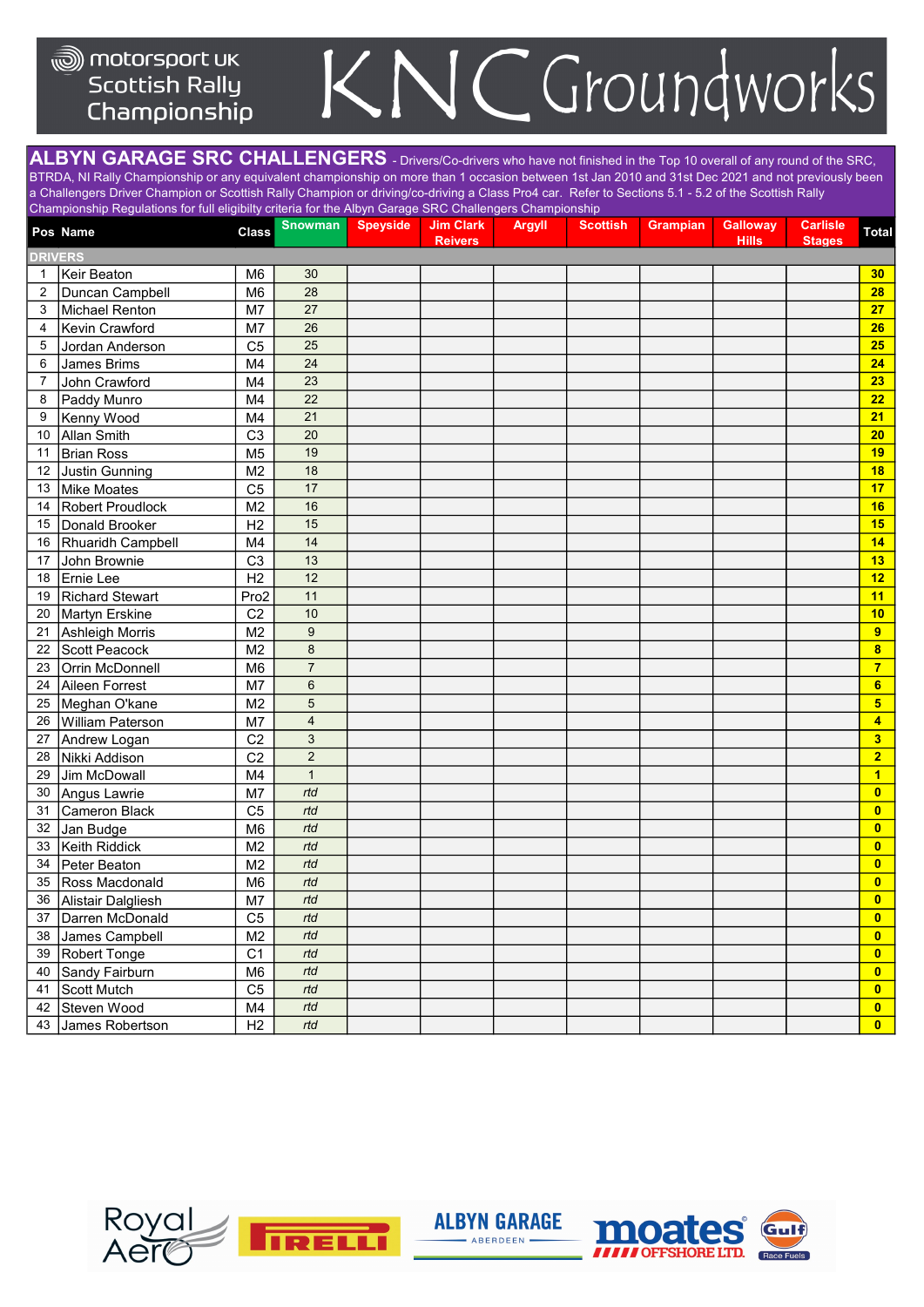|                | <b>CO-DRIVERS</b>   |                  |     |  |  |  |                         |
|----------------|---------------------|------------------|-----|--|--|--|-------------------------|
| -1             | Michael Cruickshank | M <sub>6</sub>   | 30  |  |  |  | 30 <sub>2</sub>         |
| $\overline{2}$ | Harry Marchbank     | Pro <sub>2</sub> | 28  |  |  |  | 28                      |
| 3              | John Shepheard      | M <sub>7</sub>   | 27  |  |  |  | 27                      |
| 4              | Andrew Stevenson    | M <sub>7</sub>   | 26  |  |  |  | 26                      |
| 5              | Clare Mackenzie     | C <sub>5</sub>   | 25  |  |  |  | 25                      |
| 6              | lain Macdonald      | M <sub>4</sub>   | 24  |  |  |  | 24                      |
| 7              | David O'Brien       | M <sub>4</sub>   | 23  |  |  |  | 23                      |
| 8              | Gary McDonald       | C <sub>5</sub>   | 22  |  |  |  | 22                      |
| 9              | Shaina Archibald    | M <sub>4</sub>   | 21  |  |  |  | 21                      |
| 10             | Gordon Ritchie      | C <sub>3</sub>   | 20  |  |  |  | 20                      |
| 11             | Patricia Lee        | H <sub>2</sub>   | 19  |  |  |  | 19                      |
| 12             | Kieran Hyslop       | C <sub>2</sub>   | 18  |  |  |  | 18                      |
| 13             | Craig Wallace       | M <sub>2</sub>   | 17  |  |  |  | 17                      |
| 14             | Eoghan Anderson     | M <sub>6</sub>   | 16  |  |  |  | 16                      |
| 15             | John Forrest        | M7               | 15  |  |  |  | 15                      |
| 16             | John O'Kane         | M <sub>2</sub>   | 14  |  |  |  | 14                      |
| 17             | Michael Moates      | C <sub>5</sub>   | 13  |  |  |  | 13                      |
| 18             | Tom Hynd            | M7               | 12  |  |  |  | 12 <sub>2</sub>         |
| 19             | Charles Mackenzie   | C <sub>3</sub>   | 11  |  |  |  | 11                      |
| 20             | Rachel Matheson     | C <sub>2</sub>   | 10  |  |  |  | 10                      |
| 21             | Bruce Lindsay       | M <sub>6</sub>   | rtd |  |  |  | $\overline{0}$          |
| 22             | David Dalgliesh     | M <sub>7</sub>   | rtd |  |  |  | $\overline{\mathbf{0}}$ |
| 23             | lan Murray          | M <sub>6</sub>   | rtd |  |  |  | $\mathbf{0}$            |
| 24             | Mairi Riddick       | M <sub>2</sub>   | rtd |  |  |  | $\mathbf{0}$            |
| 25             | Mary Wood           | M <sub>4</sub>   | rtd |  |  |  | $\mathbf{0}$            |
| 26             | Paul Gribben        | M7               | rtd |  |  |  | $\overline{0}$          |
| 27             | Ricky Finlayson     | M <sub>2</sub>   | rtd |  |  |  | $\mathbf{0}$            |





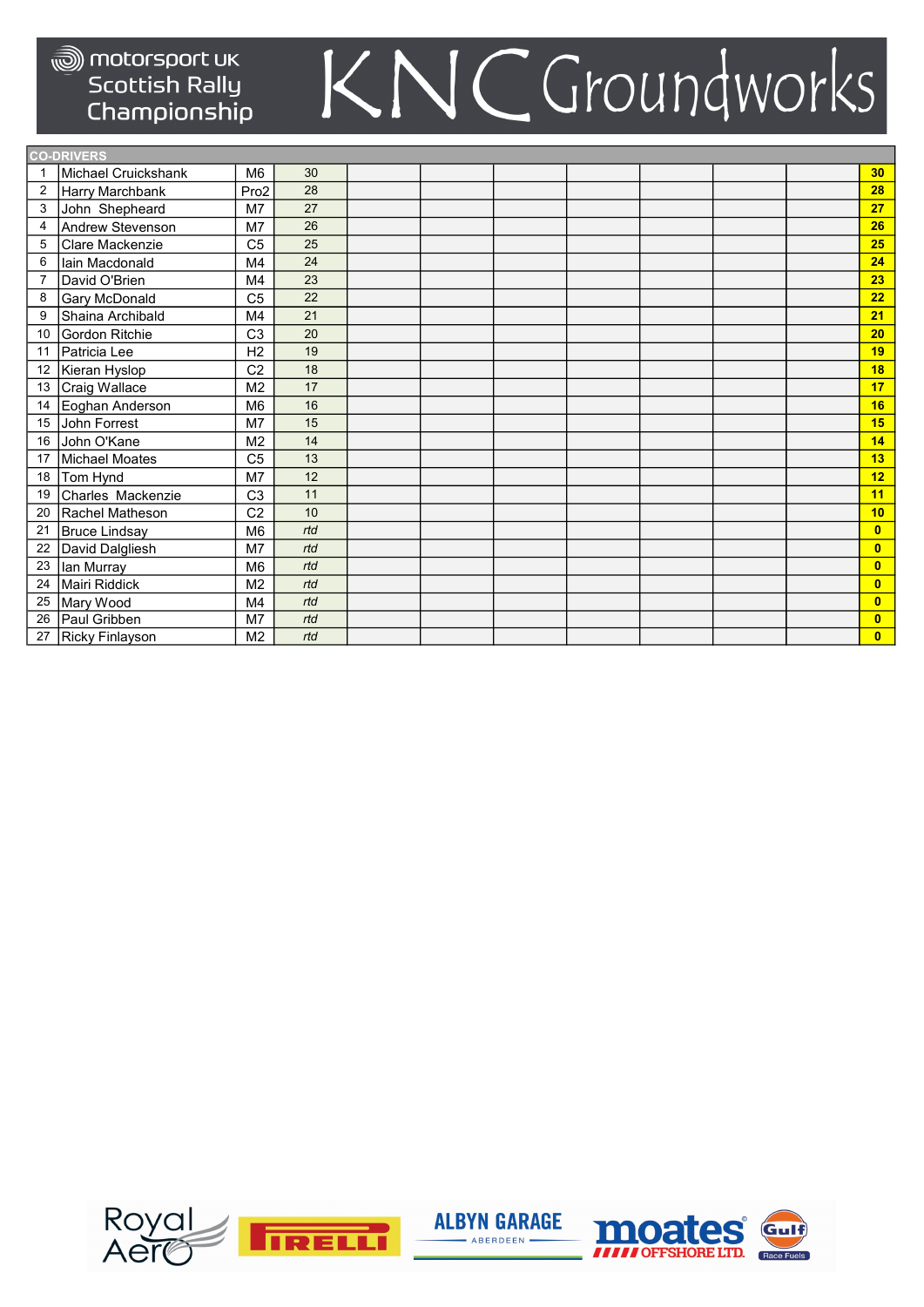## NCGroundworks

Refer to Sections 15.1 of the Scottish Rally Championship Regulations for full eligibilty criteria in the 5 Star Vehicle Deliveries Subaru Cup

### 5 STAR VEHICLE DELIVERIES SUBARU CUP - Open to all Drivers and Co-drivers registered in the

Championship competing in a car complying with the Cup regulations as per Appendix 1 of the Championship Regulations.

|                | Pos Name                | <b>Snowman</b>  | <b>Speyside</b> | Jim Clark<br><b>Reivers</b> | <b>Argyll</b> | <b>Scottish</b> | <b>Grampian</b> | <b>Galloway</b><br><b>Hills</b> | <b>Carlisle</b><br><b>Stages</b> | <b>Total</b>   |
|----------------|-------------------------|-----------------|-----------------|-----------------------------|---------------|-----------------|-----------------|---------------------------------|----------------------------------|----------------|
| <b>DRIVERS</b> |                         |                 |                 |                             |               |                 |                 |                                 |                                  |                |
|                | Jordan Anderson         | 12              |                 |                             |               |                 |                 |                                 |                                  | 12             |
| 2              | <b>Mike Moates</b>      | 10              |                 |                             |               |                 |                 |                                 |                                  | 10             |
| 3              | Orrin McDonnell         | 9               |                 |                             |               |                 |                 |                                 |                                  | 9              |
| 4              | Mike Grant              | rtd             |                 |                             |               |                 |                 |                                 |                                  | $\overline{0}$ |
| 5              | <b>IDarren McDonald</b> | rtd             |                 |                             |               |                 |                 |                                 |                                  | $\overline{0}$ |
| 6              | Scott Mutch             | rtd             |                 |                             |               |                 |                 |                                 |                                  | $\overline{0}$ |
|                | <b>CO-DRIVERS</b>       |                 |                 |                             |               |                 |                 |                                 |                                  |                |
|                | Clare Mackenzie         | 12              |                 |                             |               |                 |                 |                                 |                                  | 12             |
| 2              | Gary McDonald           | 10 <sup>°</sup> |                 |                             |               |                 |                 |                                 |                                  | 10             |
| 3              | Eoghan Anderson         | 9               |                 |                             |               |                 |                 |                                 |                                  | 9              |
| 4              | İGraham Kelman          | rtd             |                 |                             |               |                 |                 |                                 |                                  | $\overline{0}$ |

Refer to Sections 15.2 of the Scottish Rally Championship Regulations for full eligibilty criteria in the Mitsubishi Open Scottish Cup

#### MITSUBISHI MOTORS OPEN - Open to all Drivers registered in the Championship driving a car manufactured by Mitsubishi Motor Company

|                | Pos Name             | <b>Snowman</b> | <b>Speyside</b> | <b>Jim Clark</b><br><b>Reivers</b> | <b>Argyll</b> | <b>Scottish</b> | Grampian | <b>Galloway</b><br><b>Hills</b> | <b>Carlisle</b><br><b>Stages</b> | <b>Total</b>   |
|----------------|----------------------|----------------|-----------------|------------------------------------|---------------|-----------------|----------|---------------------------------|----------------------------------|----------------|
| <b>DRIVERS</b> |                      |                |                 |                                    |               |                 |          |                                 |                                  |                |
|                | Michael Binnie       | 12             |                 |                                    |               |                 |          |                                 |                                  | 12             |
|                | Scott Macbeth        | 10             |                 |                                    |               |                 |          |                                 |                                  | 10             |
| 3              | <b>Scott Beattie</b> | 9              |                 |                                    |               |                 |          |                                 |                                  | 9              |
| 4              | Scott McCombie       | 8              |                 |                                    |               |                 |          |                                 |                                  | 8              |
| 5              | Keith Morris         |                |                 |                                    |               |                 |          |                                 |                                  | 7              |
| 6              | Kevin Crawford       | 6              |                 |                                    |               |                 |          |                                 |                                  | 6              |
|                | Matthew Calderwood   | 5              |                 |                                    |               |                 |          |                                 |                                  | 5              |
| 8              | Aileen Forrest       | 4              |                 |                                    |               |                 |          |                                 |                                  | $\overline{4}$ |
| 9              | William Paterson     | 3              |                 |                                    |               |                 |          |                                 |                                  | 3              |
| 10             | Alistair Dalgliesh   | rtd            |                 |                                    |               |                 |          |                                 |                                  | $\mathbf{0}$   |
| 11             | Angus Lawrie         | rtd            |                 |                                    |               |                 |          |                                 |                                  | $\mathbf{0}$   |
| 12             | Sandy Fairbairn      | rtd            |                 |                                    |               |                 |          |                                 |                                  | $\overline{0}$ |

Refer to Sections 15.3 of the Scottish Rally Championship Regulations for full eligibilty criteria in the GpN Mitsubishi Motors Scottish Cup

GROUP N - Open to all Drivers registered in the Championship driving a car manufactured by Mitsubishi Motor Company currently homologated in the relevant FIA group.

| Pos Name            | <b>Snowman</b> | <b>Speyside</b> | <b>Jim Clark</b><br><b>Reivers</b> | <b>Argyll</b> | <b>Scottish</b> | <b>Grampian</b> | <b>Galloway</b><br><b>Hills</b> | <b>Carlisle</b><br><b>Stages</b> | <b>Total</b> |  |  |
|---------------------|----------------|-----------------|------------------------------------|---------------|-----------------|-----------------|---------------------------------|----------------------------------|--------------|--|--|
| <b>DRIVERS</b>      |                |                 |                                    |               |                 |                 |                                 |                                  |              |  |  |
| <b>IKeir Beaton</b> | 12             |                 |                                    |               |                 |                 |                                 |                                  | 12           |  |  |
| Ross Macdonald      | rtd            |                 |                                    |               |                 |                 |                                 |                                  | $\mathbf{0}$ |  |  |
| <b>CO-DRIVERS</b>   |                |                 |                                    |               |                 |                 |                                 |                                  |              |  |  |
| Ilain Thorburn      | 12             |                 |                                    |               |                 |                 |                                 |                                  | 12           |  |  |